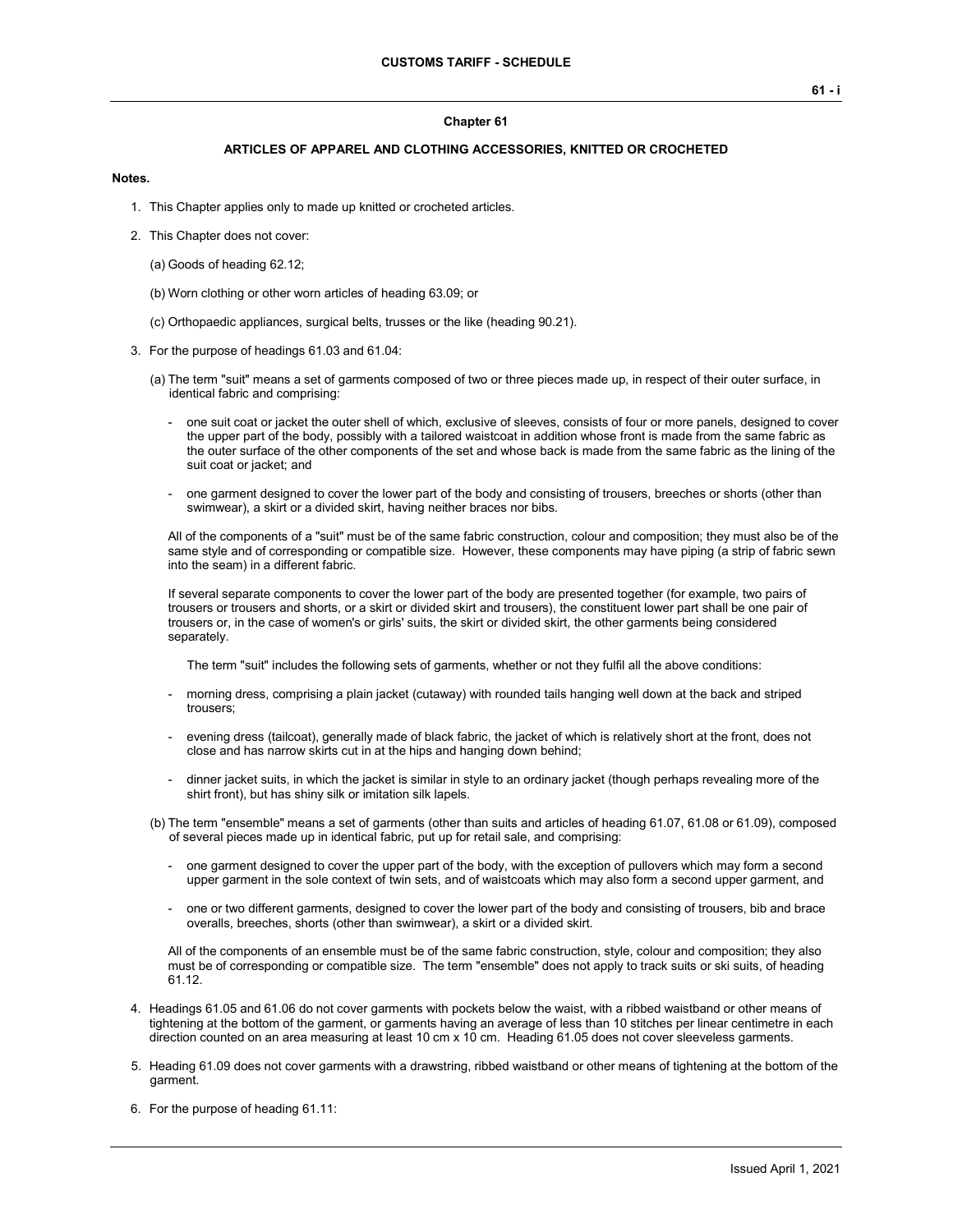- (a) The expression "babies' garments and clothing accessories" means articles for young children of a body height not exceeding 86 cm;
- (b) Articles which are, *prima facie*, classifiable both in heading 61.11 and in other headings of this Chapter are to be classified in heading 61.11.
- 7. For the purpose of heading 61.12, "ski suits" means garments or sets of garments which, by their general appearance and texture, are identifiable as intended to be worn principally for skiing (cross-country or alpine). They consist either of:
	- (a) a "ski overall", that is, a one-piece garment designed to cover the upper and the lower parts of the body; in addition to sleeves and a collar the ski overall may have pockets or footstraps; or
	- (b) a "ski ensemble", that is, a set of garments composed of two or three pieces, put up for retail sale and comprising:
		- one garment such as an anorak, wind-cheater, wind-jacket or similar article, closed by a slide fastener (zipper), possibly with a waistcoat in addition, and
		- one pair of trousers whether or not extending above waist-level, one pair of breeches or one bib and brace overall.

The "ski ensemble" may also consist of an overall similar to the one mentioned in paragraph (a) above and a type of padded, sleeveless jacket worn over the overall.

All the components of a "ski ensemble" must be made up in a fabric of the same texture, style and composition whether or not of the same colour; they also must be of corresponding or compatible size.

- 8. Garments which are, *prima facie*, classifiable both in heading 61.13 and in other headings of this Chapter, excluding heading 61.11, are to be classified in heading 61.13.
- 9. Garments of this Chapter designed for left over right closure at the front shall be regarded as men's or boys' garments, and those designed for right over left closure at the front as women's or girls' garments. These provisions do not apply where the cut of the garment clearly indicates that it is designed for one or other of the sexes.

Garments which cannot be identified as either men's or boys' garments or as women's or girls' garments are to be classified in the headings covering women's or girls' garments.

10.Articles of this Chapter may be made of metal thread.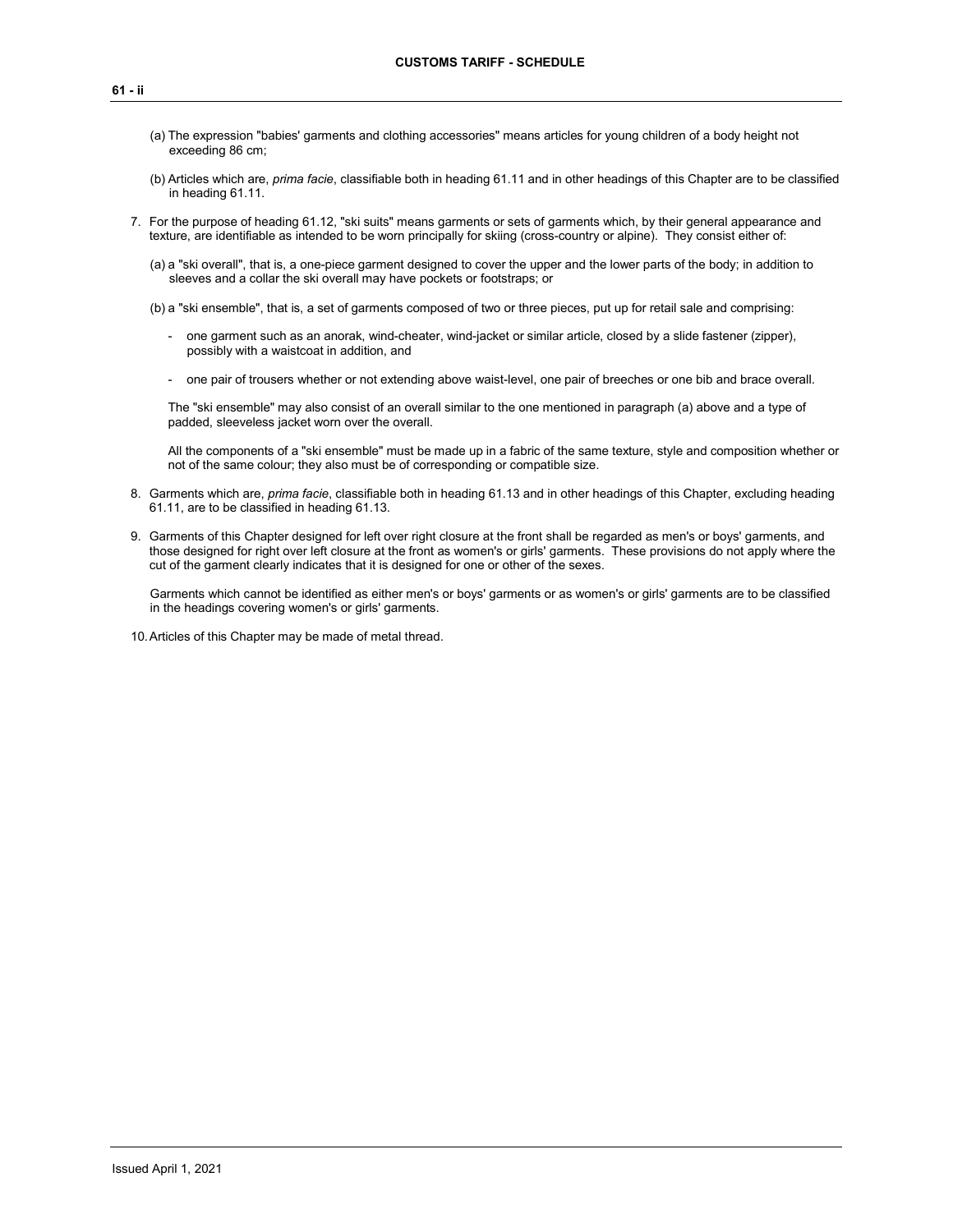| <b>Tariff</b><br>Item    | <b>SS</b> | <b>Description of Goods</b>                                                                                                                                                                              | Unit of<br>Meas. | <b>MFN</b><br><b>Tariff</b> | <b>Applicable</b><br><b>Preferential Tariffs</b>                                                                                         |
|--------------------------|-----------|----------------------------------------------------------------------------------------------------------------------------------------------------------------------------------------------------------|------------------|-----------------------------|------------------------------------------------------------------------------------------------------------------------------------------|
| 61.01                    |           | Men's or boys' overcoats, car-coats, capes, cloaks, anoraks (including<br>ski-jackets), wind-cheaters, wind-jackets and similar articles, knitted or<br>crocheted, other than those of heading 61.03.    |                  |                             |                                                                                                                                          |
|                          |           | 6101.20.00 00 -Of cotton                                                                                                                                                                                 | <b>NMB</b>       | 18%                         | LDCT, UST, MXT, CIAT,<br>CT, CRT, IT, NT, SLT,<br>PT, COLT, JT, PAT,<br>HNT, KRT, CEUT, UAT,<br>CPTPT, UKT: Free<br>AUT: 11%<br>NZT: 11% |
|                          |           | 6101.30.00 00 -Of man-made fibres                                                                                                                                                                        | <b>NMB</b>       | 18%                         | LDCT, UST, MXT, CIAT,<br>CT, CRT, IT, NT, SLT,<br>PT, COLT, JT, PAT,<br>HNT, KRT, CEUT, UAT,<br>CPTPT, UKT: Free<br>AUT: 11%<br>NZT: 11% |
|                          |           | 6101.90.00 00 - Of other textile materials                                                                                                                                                               | <b>NMB</b>       | 18%                         | LDCT, UST, MXT, CIAT,<br>CT, CRT, IT, NT, SLT,<br>PT, COLT, JT, PAT,<br>HNT, KRT, CEUT, UAT,<br>CPTPT, UKT: Free<br>AUT: 11%<br>NZT: 11% |
| 61.02                    |           | Women's or girls' overcoats, car-coats, capes, cloaks, anoraks<br>(including ski-jackets), wind-cheaters, wind-jackets and similar articles,<br>knitted or crocheted, other than those of heading 61.04. |                  |                             |                                                                                                                                          |
|                          |           | 6102.10.00 00 -Of wool or fine animal hair                                                                                                                                                               | <b>NMB</b>       | 18%                         | LDCT, UST, MXT, CIAT,<br>CT, CRT, IT, NT, SLT,<br>PT, COLT, JT, PAT,<br>HNT, KRT, CEUT, UAT,<br>CPTPT, UKT: Free<br>AUT: 11%<br>NZT: 11% |
| 6102.20.00 00 -Of cotton |           |                                                                                                                                                                                                          | <b>NMB</b>       | 18%                         | LDCT, UST, MXT, CIAT,<br>CT, CRT, IT, NT, SLT,<br>PT, COLT, JT, PAT,<br>HNT, KRT, CEUT, UAT,<br>CPTPT, UKT: Free<br>AUT: 11%<br>NZT: 11% |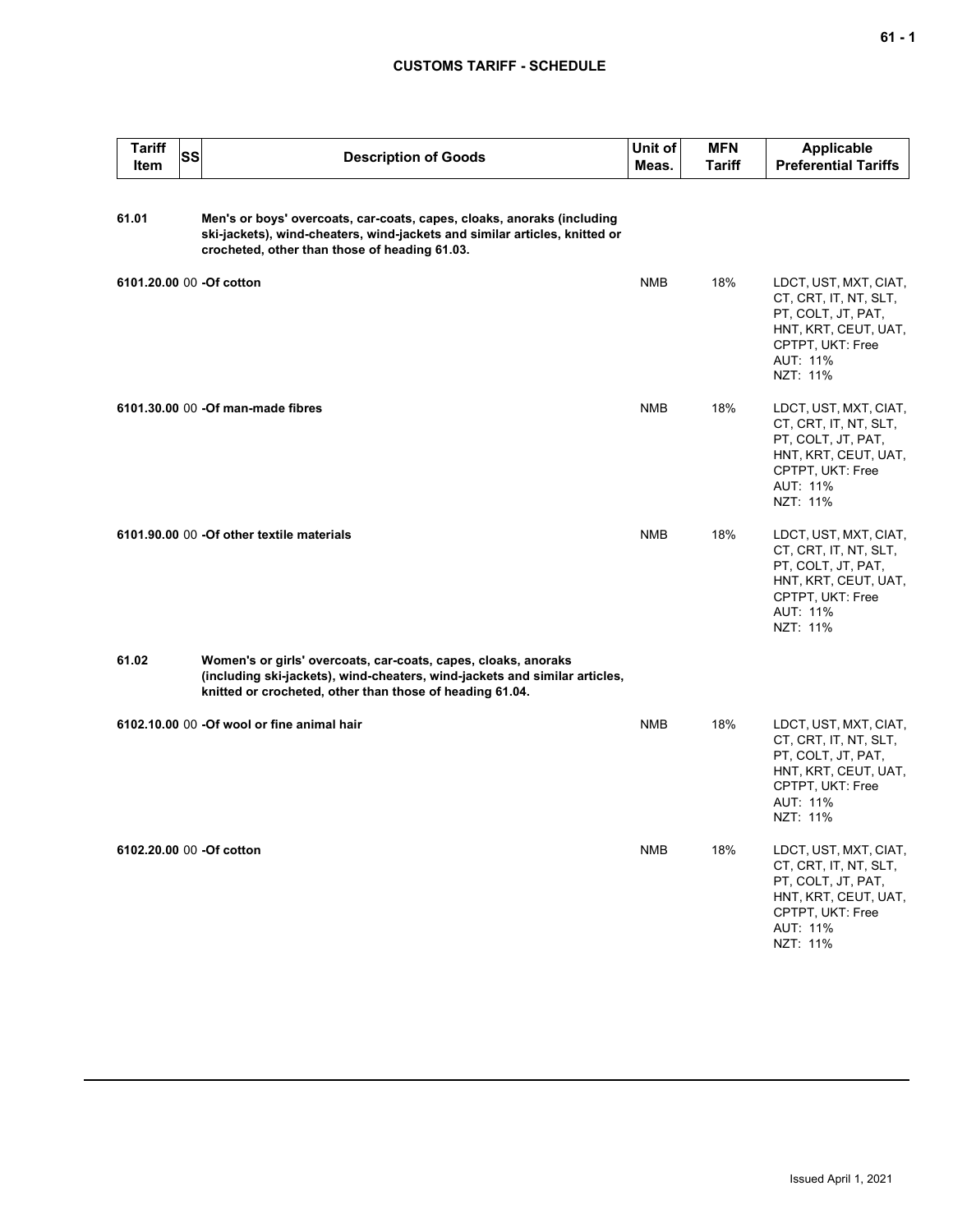| <b>Tariff</b><br><b>SS</b><br>Item | <b>Description of Goods</b>                                                                                                                                 | Unit of<br>Meas. | <b>MFN</b><br><b>Tariff</b> | <b>Applicable</b><br><b>Preferential Tariffs</b>                                                                                         |
|------------------------------------|-------------------------------------------------------------------------------------------------------------------------------------------------------------|------------------|-----------------------------|------------------------------------------------------------------------------------------------------------------------------------------|
|                                    | 6102.30.00 00 - Of man-made fibres                                                                                                                          | <b>NMB</b>       | 18%                         | LDCT, UST, MXT, CIAT,<br>CT, CRT, IT, NT, SLT,<br>PT, COLT, JT, PAT,<br>HNT, KRT, CEUT, UAT,<br>CPTPT, UKT: Free<br>AUT: 11%<br>NZT: 11% |
|                                    | 6102.90.00 00 -Of other textile materials                                                                                                                   | <b>NMB</b>       | 18%                         | LDCT, UST, MXT, CIAT,<br>CT, CRT, IT, NT, SLT,<br>PT, COLT, JT, PAT,<br>HNT, KRT, CEUT, UAT,<br>CPTPT, UKT: Free<br>AUT: 11%<br>NZT: 11% |
| 61.03                              | Men's or boys' suits, ensembles, jackets, blazers, trousers, bib and<br>brace overalls, breeches and shorts (other than swimwear), knitted or<br>crocheted. |                  |                             |                                                                                                                                          |
| 6103.10                            | -Suits                                                                                                                                                      |                  |                             |                                                                                                                                          |
|                                    | 6103.10.10 00 - - - Of wool or fine animal hair                                                                                                             | <b>NMB</b>       | 18%                         | LDCT, UST, MXT, CIAT,<br>CT, CRT, IT, NT, SLT,<br>PT, COLT, JT, PAT,<br>HNT, KRT, CEUT, UAT,<br>CPTPT, UKT: Free                         |
| 6103.10.90 00 - - - Other          |                                                                                                                                                             | <b>NMB</b>       | 18%                         | LDCT, UST, MXT, CIAT,<br>CT, CRT, IT, NT, SLT,<br>PT, COLT, JT, PAT,<br>HNT, KRT, CEUT, UAT,<br>CPTPT, UKT: Free<br>AUT: 11%<br>NZT: 11% |
|                                    | -Ensembles:                                                                                                                                                 |                  |                             |                                                                                                                                          |
| 6103.22.00 00 - - Of cotton        |                                                                                                                                                             | <b>NMB</b>       | 18%                         | LDCT, UST, MXT, CIAT,<br>CT, CRT, IT, NT, SLT,<br>PT, COLT, JT, PAT,<br>HNT, KRT, CEUT, UAT,<br>CPTPT, UKT: Free<br>AUT: 11%<br>NZT: 11% |
|                                    | 6103.23.00 00 - - Of synthetic fibres                                                                                                                       | <b>NMB</b>       | 18%                         | LDCT, UST, MXT, CIAT,<br>CT, CRT, IT, NT, SLT,<br>PT, COLT, JT, PAT,<br>HNT, KRT, CEUT, UAT,<br>CPTPT, UKT: Free<br>AUT: 11%<br>NZT: 11% |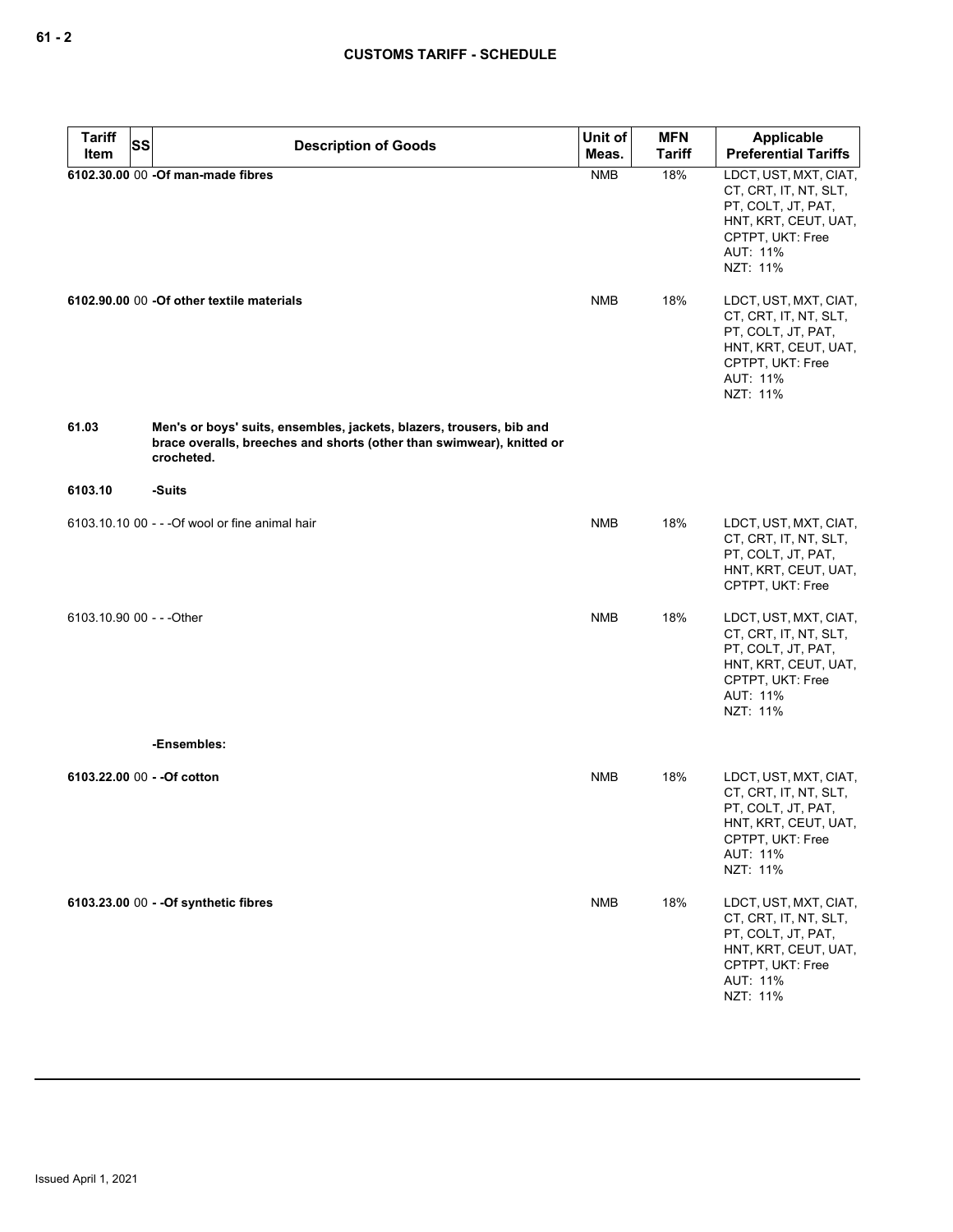| <b>Tariff</b>             | <b>SS</b> | <b>Description of Goods</b>                   | Unit of    | <b>MFN</b>           | <b>Applicable</b>                                                                                                                        |
|---------------------------|-----------|-----------------------------------------------|------------|----------------------|------------------------------------------------------------------------------------------------------------------------------------------|
| Item                      |           | 6103.29.00 00 - - Of other textile materials  | Meas.      | <b>Tariff</b><br>18% | <b>Preferential Tariffs</b>                                                                                                              |
|                           |           |                                               | <b>NMB</b> |                      | LDCT, UST, MXT, CIAT,<br>CT, CRT, IT, NT, SLT,<br>PT, COLT, JT, PAT,<br>HNT, KRT, CEUT, UAT,<br>CPTPT, UKT: Free<br>AUT: 11%<br>NZT: 11% |
|                           |           | -Jackets and blazers:                         |            |                      |                                                                                                                                          |
|                           |           | 6103.31.00 00 - - Of wool or fine animal hair | <b>NMB</b> | 18%                  | LDCT, UST, MXT, CIAT,<br>CT, CRT, IT, NT, SLT,<br>PT, COLT, JT, PAT,<br>HNT, KRT, CEUT, UAT,<br>CPTPT, UKT: Free<br>AUT: 11%<br>NZT: 11% |
|                           |           | 6103.32.00 00 - - Of cotton                   | <b>NMB</b> | 18%                  | LDCT, UST, MXT, CIAT,<br>CT, CRT, IT, NT, SLT,<br>PT, COLT, JT, PAT,<br>HNT, KRT, CEUT, UAT,<br>CPTPT, UKT: Free<br>AUT: 11%<br>NZT: 11% |
|                           |           | 6103.33.00 00 - - Of synthetic fibres         | <b>NMB</b> | 18%                  | LDCT, UST, MXT, CIAT,<br>CT, CRT, IT, NT, SLT,<br>PT, COLT, JT, PAT,<br>HNT, KRT, CEUT, UAT,<br>CPTPT, UKT: Free<br>AUT: 11%<br>NZT: 11% |
| 6103.39                   |           | - - Of other textile materials                |            |                      |                                                                                                                                          |
|                           |           | 6103.39.10 00 - - - Of artificial fibres      | <b>NMB</b> | 18%                  | LDCT, UST, MXT, CIAT,<br>CT, CRT, IT, NT, SLT,<br>PT, COLT, JT, PAT,<br>HNT, KRT, CEUT, UAT,<br>CPTPT, UKT: Free<br>AUT: 11%<br>NZT: 11% |
| 6103.39.90 00 - - - Other |           |                                               | <b>NMB</b> | 18%                  | LDCT, UST, MXT, CIAT,<br>CT, CRT, IT, NT, SLT,<br>PT, COLT, JT, PAT,<br>HNT, KRT, CEUT, UAT.<br>CPTPT, UKT: Free<br>AUT: 11%<br>NZT: 11% |

**-Trousers, bib and brace overalls, breeches and shorts:**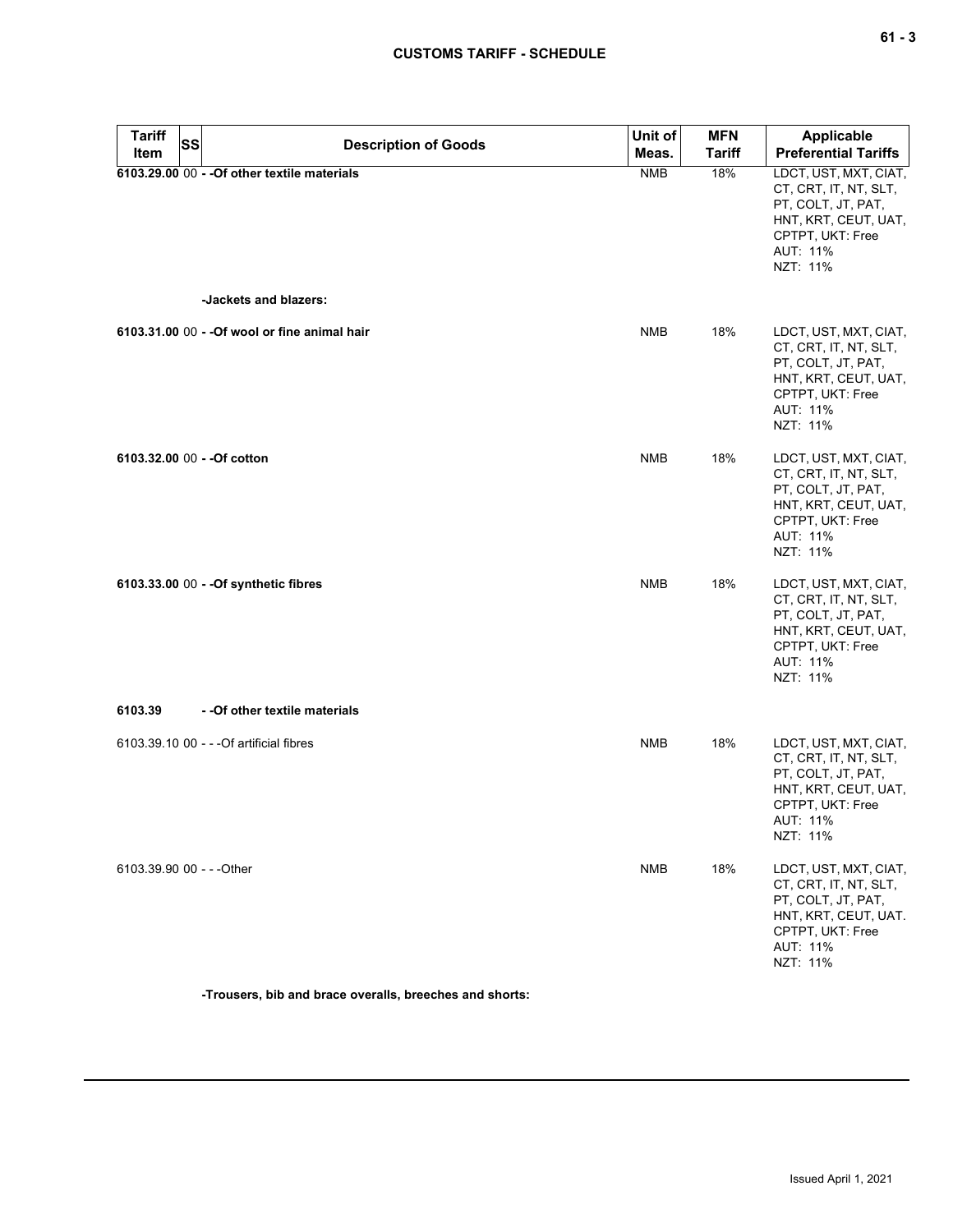| <b>Tariff</b><br>Item | SS<br><b>Description of Goods</b>                                                                                                                                                                  | Unit of<br>Meas.                                     | <b>MFN</b><br>Tariff | Applicable<br><b>Preferential Tariffs</b>                                                                                                |
|-----------------------|----------------------------------------------------------------------------------------------------------------------------------------------------------------------------------------------------|------------------------------------------------------|----------------------|------------------------------------------------------------------------------------------------------------------------------------------|
|                       | 6103.41.00 00 - - Of wool or fine animal hair                                                                                                                                                      | <b>NMB</b>                                           | 18%                  | LDCT, UST, MXT, CIAT,<br>CT, CRT, IT, NT, SLT,<br>PT, COLT, JT, PAT,<br>HNT, KRT, CEUT, UAT,<br>CPTPT, UKT: Free                         |
| 6103.42.00            | - -Of cotton                                                                                                                                                                                       |                                                      | 18%                  | LDCT, UST, MXT, CIAT,<br>CT, CRT, IT, NT, SLT,<br>PT, COLT, JT, PAT,<br>HNT, KRT, CEUT, UAT,<br>CPTPT, UKT: Free                         |
|                       |                                                                                                                                                                                                    | NMB<br><b>NMB</b>                                    |                      |                                                                                                                                          |
| 6103.43.00            | - - Of synthetic fibres                                                                                                                                                                            |                                                      | 18%                  | LDCT, UST, MXT, CIAT,<br>CT, CRT, IT, NT, SLT,<br>PT, COLT, JT, PAT,<br>HNT, KRT, CEUT, UAT,<br>CPTPT, UKT: Free                         |
|                       | $---$ Men's:<br>12 - - - - - - Other trousers, bib and brace overalls and breeches                                                                                                                 | <b>NMB</b><br><b>NMB</b><br><b>NMB</b><br><b>NMB</b> |                      |                                                                                                                                          |
|                       | 6103.49.00 00 - - Of other textile materials                                                                                                                                                       | NMB                                                  | 18%                  | LDCT, UST, MXT, CIAT,<br>CT, CRT, IT, NT, SLT,<br>PT, COLT, JT, PAT,<br>HNT, KRT, CEUT, UAT,<br>CPTPT, UKT: Free                         |
| 61.04                 | Women's or girls' suits, ensembles, jackets and blazers, dresses, skirts,<br>divided skirts, trousers, bib and brace overalls, breeches and shorts<br>(other than swimwear), knitted or crocheted. |                                                      |                      |                                                                                                                                          |
|                       | -Suits:                                                                                                                                                                                            |                                                      |                      |                                                                                                                                          |
|                       | 6104.13.00 00 - - Of synthetic fibres                                                                                                                                                              | NMB                                                  | 18%                  | LDCT, UST, MXT, CIAT,<br>CT, CRT, IT, NT, SLT,<br>PT, COLT, JT, PAT,<br>HNT, KRT, CEUT, UAT,<br>CPTPT, UKT: Free<br>AUT: 11%<br>NZT: 11% |
|                       | 6104.19.00 00 - - Of other textile materials                                                                                                                                                       | NMB                                                  | 18%                  | LDCT, UST, MXT, CIAT,<br>CT, CRT, IT, NT, SLT,<br>PT, COLT, JT, PAT,<br>HNT, KRT, CEUT, UAT,<br>CPTPT, UKT: Free                         |

**-Ensembles:**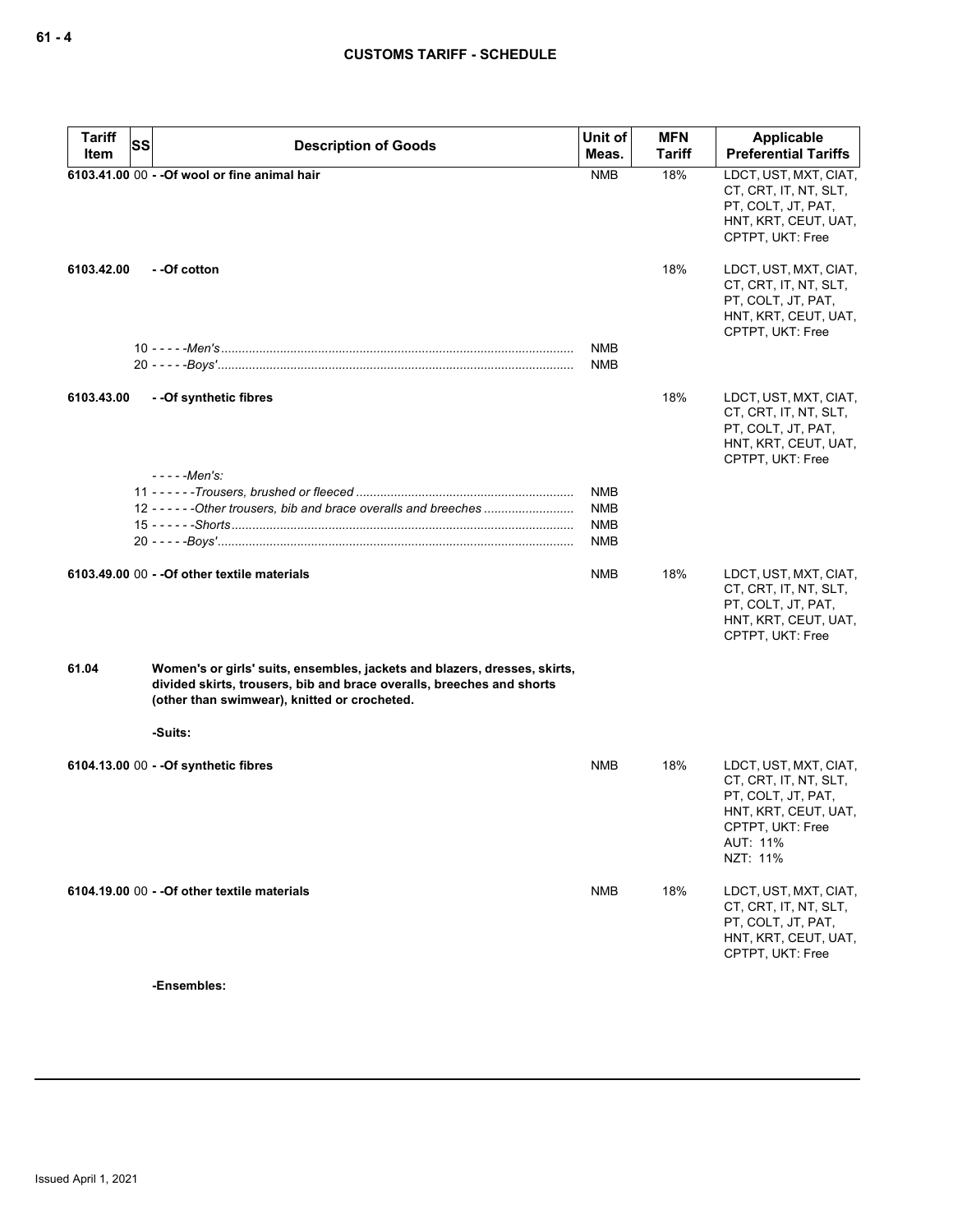| <b>Tariff</b>               | <b>SS</b> | <b>Description of Goods</b>                   | Unit of    | <b>MFN</b>    | <b>Applicable</b>                                                                                                                        |
|-----------------------------|-----------|-----------------------------------------------|------------|---------------|------------------------------------------------------------------------------------------------------------------------------------------|
| Item                        |           |                                               | Meas.      | <b>Tariff</b> | <b>Preferential Tariffs</b>                                                                                                              |
| 6104.22.00 00 - - Of cotton |           |                                               | <b>NMB</b> | 18%           | LDCT, UST, MXT, CIAT,<br>CT, CRT, IT, NT, SLT,<br>PT, COLT, JT, PAT,<br>HNT, KRT, CEUT, UAT,<br>CPTPT, UKT: Free<br>AUT: 11%<br>NZT: 11% |
|                             |           | 6104.23.00 00 - - Of synthetic fibres         | <b>NMB</b> | 18%           | LDCT, UST, MXT, CIAT,<br>CT, CRT, IT, NT, SLT,<br>PT, COLT, JT, PAT,<br>HNT, KRT, CEUT, UAT,<br>CPTPT, UKT: Free<br>AUT: 11%<br>NZT: 11% |
|                             |           | 6104.29.00 00 - - Of other textile materials  | <b>NMB</b> | 18%           | LDCT, UST, MXT, CIAT,<br>CT, CRT, IT, NT, SLT,<br>PT, COLT, JT, PAT,<br>HNT, KRT, CEUT, UAT,<br>CPTPT, UKT: Free<br>AUT: 11%<br>NZT: 11% |
|                             |           | -Jackets and blazers:                         |            |               |                                                                                                                                          |
|                             |           | 6104.31.00 00 - - Of wool or fine animal hair | <b>NMB</b> | 18%           | LDCT, UST, MXT, CIAT,<br>CT, CRT, IT, NT, SLT,<br>PT, COLT, JT, PAT,<br>HNT, KRT, CEUT, UAT,<br>CPTPT, UKT: Free<br>AUT: 11%<br>NZT: 11% |
| 6104.32.00 00 - - Of cotton |           |                                               | <b>NMB</b> | 18%           | LDCT, UST, MXT, CIAT,<br>CT, CRT, IT, NT, SLT,<br>PT, COLT, JT, PAT,<br>HNT, KRT, CEUT, UAT,<br>CPTPT, UKT: Free<br>AUT: 11%<br>NZT: 11% |
|                             |           | 6104.33.00 00 - - Of synthetic fibres         | <b>NMB</b> | 18%           | LDCT, UST, MXT, CIAT,<br>CT, CRT, IT, NT, SLT,<br>PT, COLT, JT, PAT,<br>HNT, KRT, CEUT, UAT,<br>CPTPT, UKT: Free<br>AUT: 11%<br>NZT: 11% |

**6104.39 - -Of other textile materials**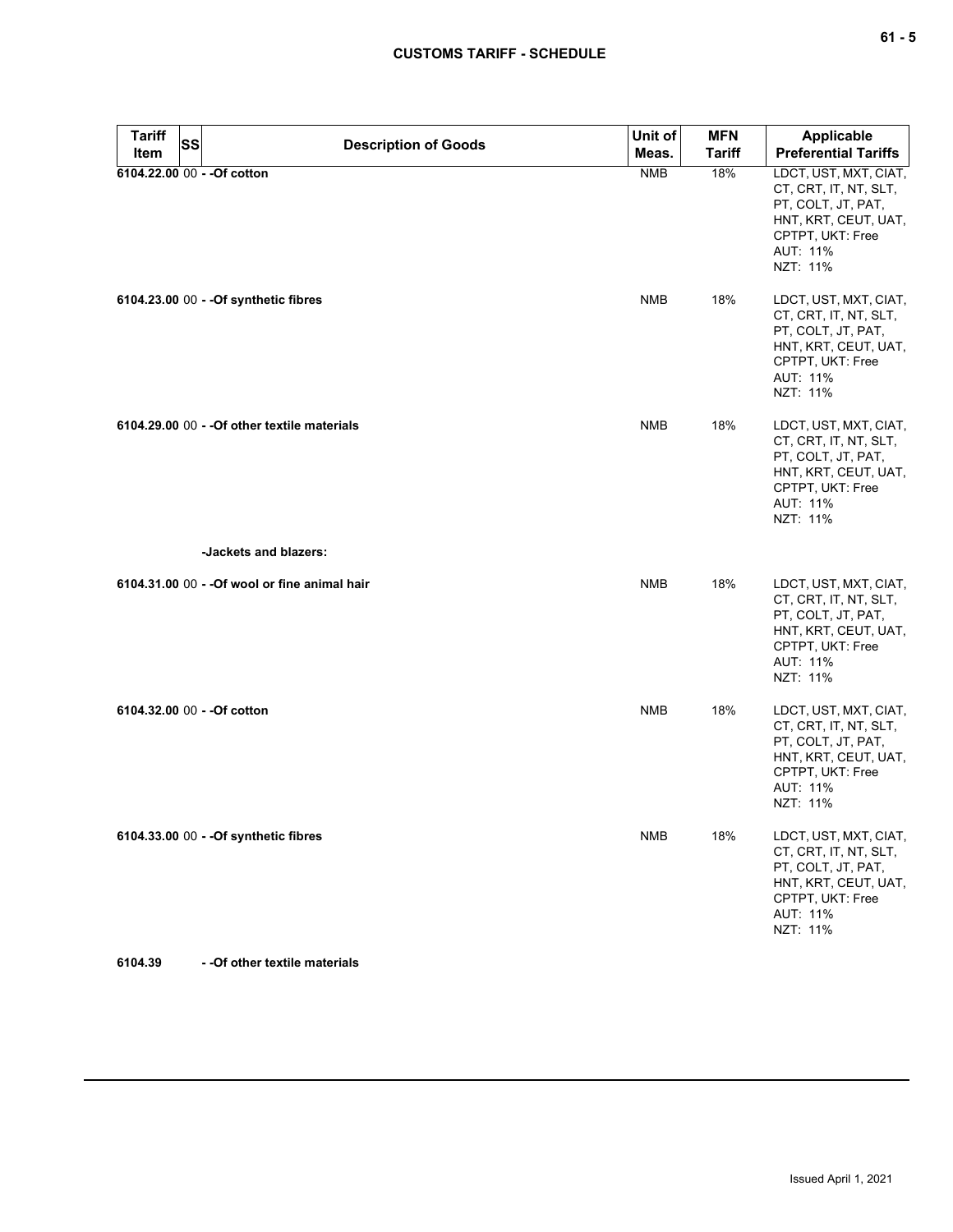| <b>Tariff</b>             | SS<br><b>Description of Goods</b>             | Unit of                                | <b>MFN</b>    | Applicable                                                                                                                               |
|---------------------------|-----------------------------------------------|----------------------------------------|---------------|------------------------------------------------------------------------------------------------------------------------------------------|
| Item                      |                                               | Meas.                                  | <b>Tariff</b> | <b>Preferential Tariffs</b>                                                                                                              |
|                           | 6104.39.10 00 - - - Of artificial fibres      | <b>NMB</b>                             | 18%           | LDCT, UST, MXT, CIAT,<br>CT, CRT, IT, NT, SLT,<br>PT, COLT, JT, PAT,<br>HNT, KRT, CEUT, UAT.<br>CPTPT, UKT: Free<br>AUT: 11%<br>NZT: 11% |
| 6104.39.90 00 - - - Other |                                               | NMB                                    | 18%           | LDCT, UST, MXT, CIAT,<br>CT, CRT, IT, NT, SLT,<br>PT, COLT, JT, PAT,<br>HNT, KRT, CEUT, UAT,<br>CPTPT, UKT: Free<br>AUT: 11%<br>NZT: 11% |
|                           | -Dresses:                                     |                                        |               |                                                                                                                                          |
|                           | 6104.41.00 00 - - Of wool or fine animal hair | <b>NMB</b>                             | 18%           | LDCT, UST, MXT, CIAT,<br>CT, CRT, IT, NT, SLT,<br>PT, COLT, JT, PAT,<br>HNT, KRT, CEUT, UAT,<br>CPTPT, UKT: Free                         |
| 6104.42.00                | - -Of cotton                                  |                                        | 18%           | LDCT, UST, MXT, CIAT,<br>CT, CRT, IT, NT, SLT,<br>PT, COLT, JT, PAT,<br>HNT, KRT, CEUT, UAT,<br>CPTPT, UKT: Free<br>AUT: 11%<br>NZT: 11% |
|                           |                                               | <b>NMB</b>                             |               |                                                                                                                                          |
|                           | $---Other:$                                   | <b>NMB</b>                             |               |                                                                                                                                          |
|                           |                                               | <b>NMB</b>                             |               |                                                                                                                                          |
| 6104.43.00                | - -Of synthetic fibres                        |                                        | 18%           | LDCT, UST, MXT, CIAT,<br>CT, CRT, IT, NT, SLT,<br>PT, COLT, JT, PAT,<br>HNT, KRT, CEUT, UAT,<br>CPTPT, UKT: Free<br>AUT: 11%<br>NZT: 11% |
|                           |                                               | <b>NMB</b><br><b>NMB</b><br><b>NMB</b> |               |                                                                                                                                          |
|                           | 6104.44.00 00 - - Of artificial fibres        | <b>NMB</b>                             | 18%           | LDCT, UST, MXT, CIAT,<br>CT, CRT, IT, NT, SLT,<br>PT, COLT, JT, PAT,<br>HNT, KRT, CEUT, UAT,<br>CPTPT, UKT: Free                         |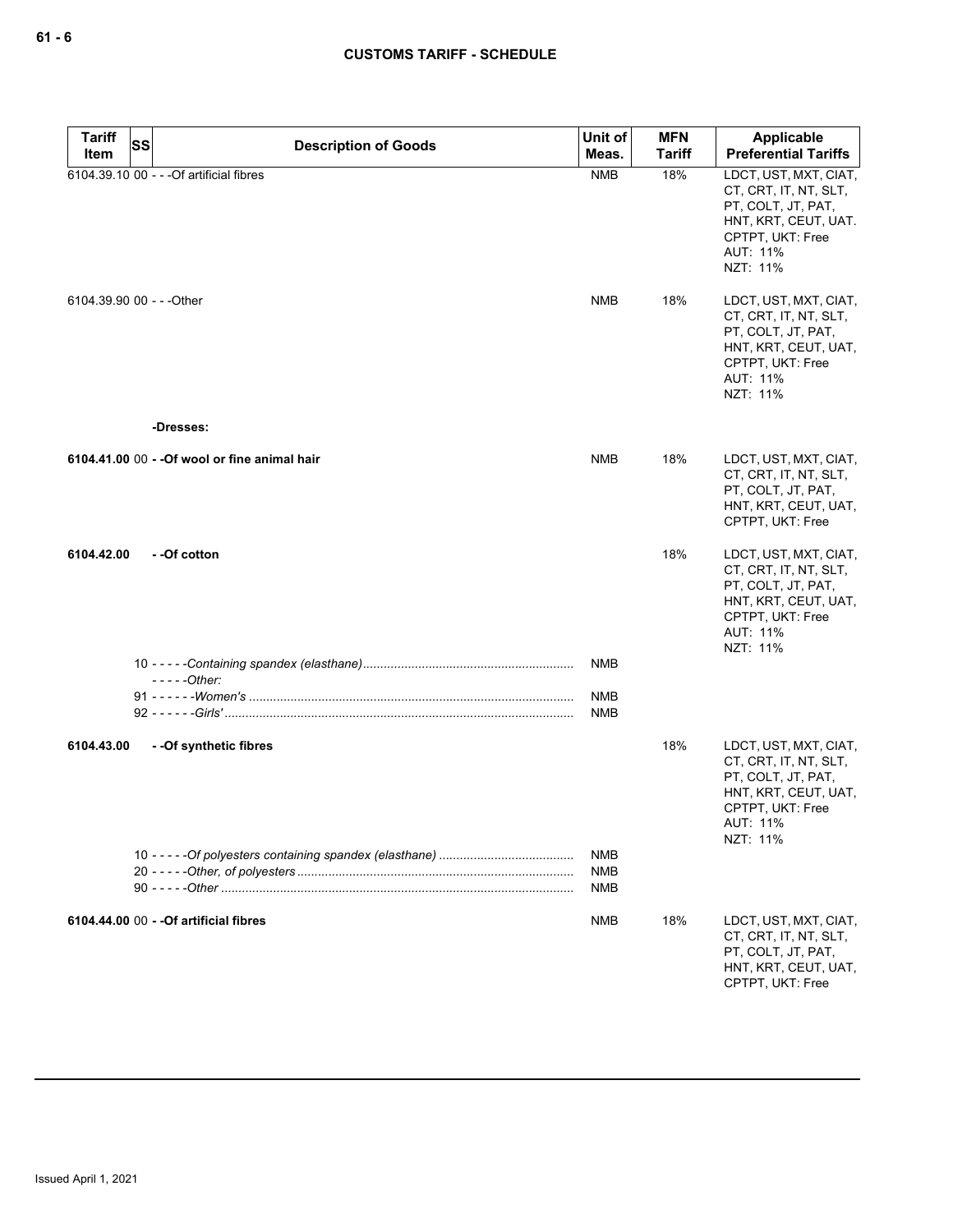| <b>Tariff</b>             | <b>SS</b><br><b>Description of Goods</b>                                    | Unit of    | <b>MFN</b>    | <b>Applicable</b>                                                                                                                        |
|---------------------------|-----------------------------------------------------------------------------|------------|---------------|------------------------------------------------------------------------------------------------------------------------------------------|
| Item                      |                                                                             | Meas.      | <b>Tariff</b> | <b>Preferential Tariffs</b>                                                                                                              |
|                           | 6104.49.00 00 - - Of other textile materials<br>-Skirts and divided skirts: | <b>NMB</b> | 18%           | LDCT, UST, MXT, CIAT,<br>CT, CRT, IT, NT, SLT,<br>PT, COLT, JT, PAT,<br>HNT, KRT, CEUT, UAT,<br>CPTPT, UKT: Free                         |
|                           |                                                                             |            |               |                                                                                                                                          |
|                           | 6104.51.00 00 - - Of wool or fine animal hair                               | <b>NMB</b> | 18%           | LDCT, UST, MXT, CIAT,<br>CT, CRT, IT, NT, SLT,<br>PT, COLT, JT, PAT,<br>HNT, KRT, CEUT, UAT,<br>CPTPT, UKT: Free<br>AUT: 11%<br>NZT: 11% |
|                           | 6104.52.00 00 - - Of cotton                                                 | <b>NMB</b> | 18%           | LDCT, UST, MXT, CIAT,<br>CT, CRT, IT, NT, SLT,<br>PT, COLT, JT, PAT,<br>HNT, KRT, CEUT, UAT,<br>CPTPT, UKT: Free<br>AUT: 11%<br>NZT: 11% |
|                           | 6104.53.00 00 - - Of synthetic fibres                                       | <b>NMB</b> | 18%           | LDCT, UST, MXT, CIAT,<br>CT, CRT, IT, NT, SLT,<br>PT, COLT, JT, PAT,<br>HNT, KRT, CEUT, UAT,<br>CPTPT, UKT: Free<br>AUT: 11%<br>NZT: 11% |
| 6104.59                   | - - Of other textile materials                                              |            |               |                                                                                                                                          |
|                           | 6104.59.10 00 - - - Of artificial fibres                                    | <b>NMB</b> | 18%           | LDCT, UST, MXT, CIAT,<br>CT, CRT, IT, NT, SLT,<br>PT, COLT, JT, PAT,<br>HNT, KRT, CEUT, UAT,<br>CPTPT, UKT: Free                         |
| 6104.59.90 00 - - - Other |                                                                             | <b>NMB</b> | 18%           | LDCT, UST, MXT, CIAT,<br>CT, CRT, IT, NT, SLT,<br>PT, COLT, JT, PAT,<br>HNT, KRT, CEUT, UAT,<br>CPTPT, UKT: Free                         |
|                           | -Trousers, bib and brace overalls, breeches and shorts:                     |            |               |                                                                                                                                          |
|                           | 6104.61.00 00 - - Of wool or fine animal hair                               | NMB        | 18%           | LDCT, UST, MXT, CIAT,<br>CT, CRT, IT, NT, SLT,<br>PT, COLT, JT, PAT,<br>HNT, KRT, CEUT, UAT,<br>CPTPT, UKT: Free<br>AUT: 11%<br>NZT: 11% |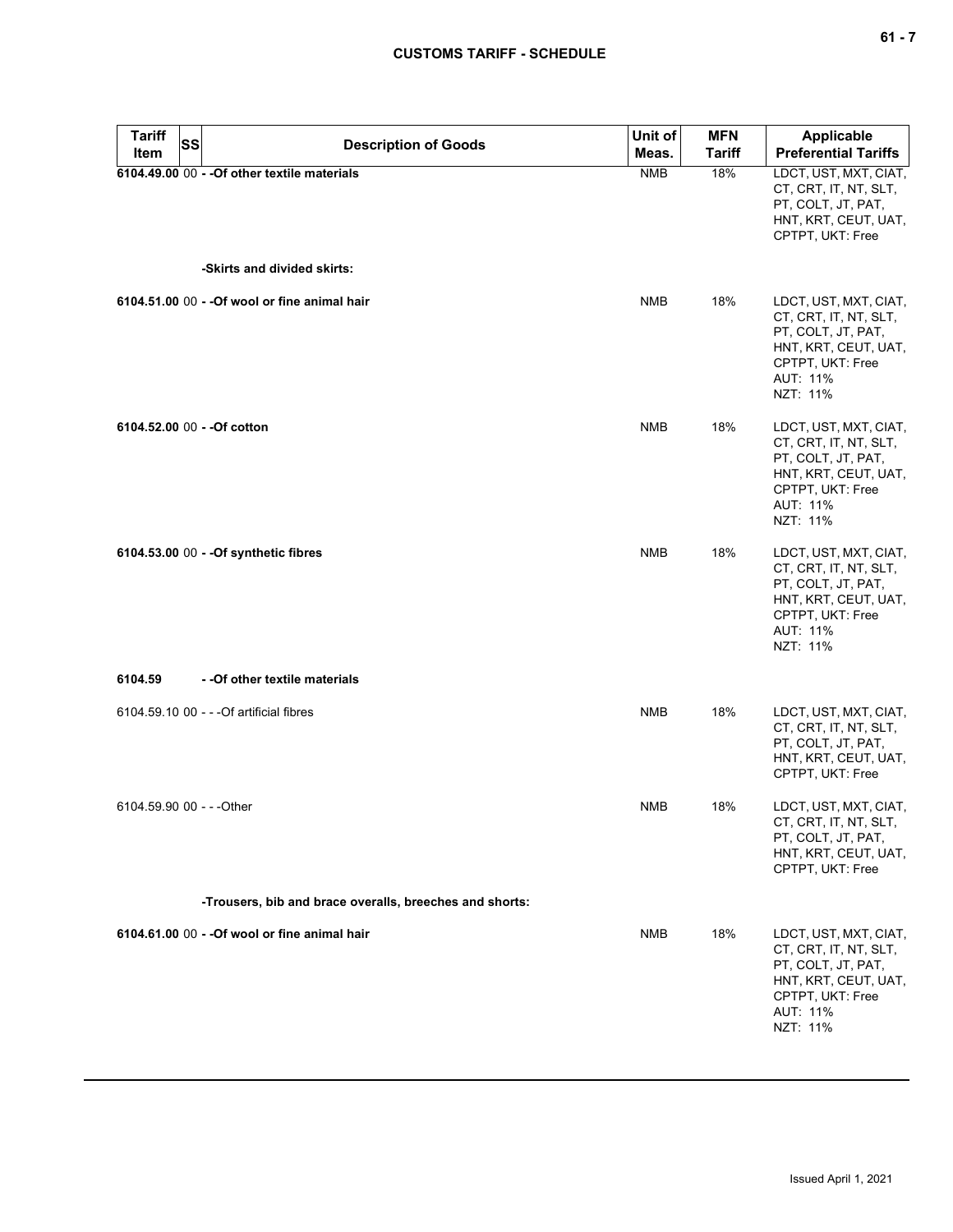| <b>Tariff</b><br>Item | <b>SS</b> | <b>Description of Goods</b>                                                                                 | Unit of<br>Meas.         | <b>MFN</b><br><b>Tariff</b> | <b>Applicable</b><br><b>Preferential Tariffs</b>                                                                                         |
|-----------------------|-----------|-------------------------------------------------------------------------------------------------------------|--------------------------|-----------------------------|------------------------------------------------------------------------------------------------------------------------------------------|
| 6104.62.00            |           | --Of cotton<br>-----Other, for women:<br>22 - - - - - - Other trousers, bib and brace overalls and breeches | NMB<br><b>NMB</b>        | 18%                         | LDCT, UST, MXT, CIAT,<br>CT, CRT, IT, NT, SLT,<br>PT, COLT, JT, PAT,<br>HNT, KRT, CEUT, UAT,<br>CPTPT, UKT: Free<br>AUT: 11%<br>NZT: 11% |
|                       |           |                                                                                                             | <b>NMB</b><br>NMB<br>NMB |                             |                                                                                                                                          |
| 6104.63.00            |           | --Of synthetic fibres                                                                                       |                          | 18%                         | LDCT, UST, MXT, CIAT,<br>CT, CRT, IT, NT, SLT,<br>PT, COLT, JT, PAT,<br>HNT, KRT, CEUT, UAT,<br>CPTPT, UKT: Free<br>AUT: 11%             |
|                       |           |                                                                                                             | NMB                      |                             | NZT: 11%                                                                                                                                 |
|                       |           | -----Other, for women:                                                                                      | NMB<br>NMB<br>NMB        |                             |                                                                                                                                          |
|                       |           | 6104.69.00 00 - - Of other textile materials                                                                | <b>NMB</b>               | 18%                         | LDCT, UST, MXT, CIAT,<br>CT, CRT, IT, NT, SLT,<br>PT, COLT, JT, PAT,<br>HNT, KRT, CEUT, UAT,<br>CPTPT, UKT: Free<br>AUT: 11%<br>NZT: 11% |
| 61.05                 |           | Men's or boys' shirts, knitted or crocheted.                                                                |                          |                             |                                                                                                                                          |
| 6105.10.00            |           | -Of cotton                                                                                                  |                          | 18%                         | LDCT, UST, MXT, CIAT,<br>CT, CRT, IT, NT, SLT,<br>PT, COLT, JT, PAT,<br>HNT, KRT, CEUT, UAT,<br>CPTPT, UKT: Free<br>AUT: 11%<br>NZT: 11% |
|                       |           |                                                                                                             | <b>NMB</b><br><b>NMB</b> |                             |                                                                                                                                          |
| 6105.20.00            |           | -Of man-made fibres                                                                                         |                          | 18%                         | LDCT, UST, MXT, CIAT,<br>CT, CRT, IT, NT, SLT,<br>PT, COLT, JT, PAT,<br>HNT, KRT, CEUT, UAT,<br>CPTPT, UKT: Free<br>AUT: 11%<br>NZT: 11% |
|                       |           |                                                                                                             | NMB<br>NMB<br>NMB        |                             |                                                                                                                                          |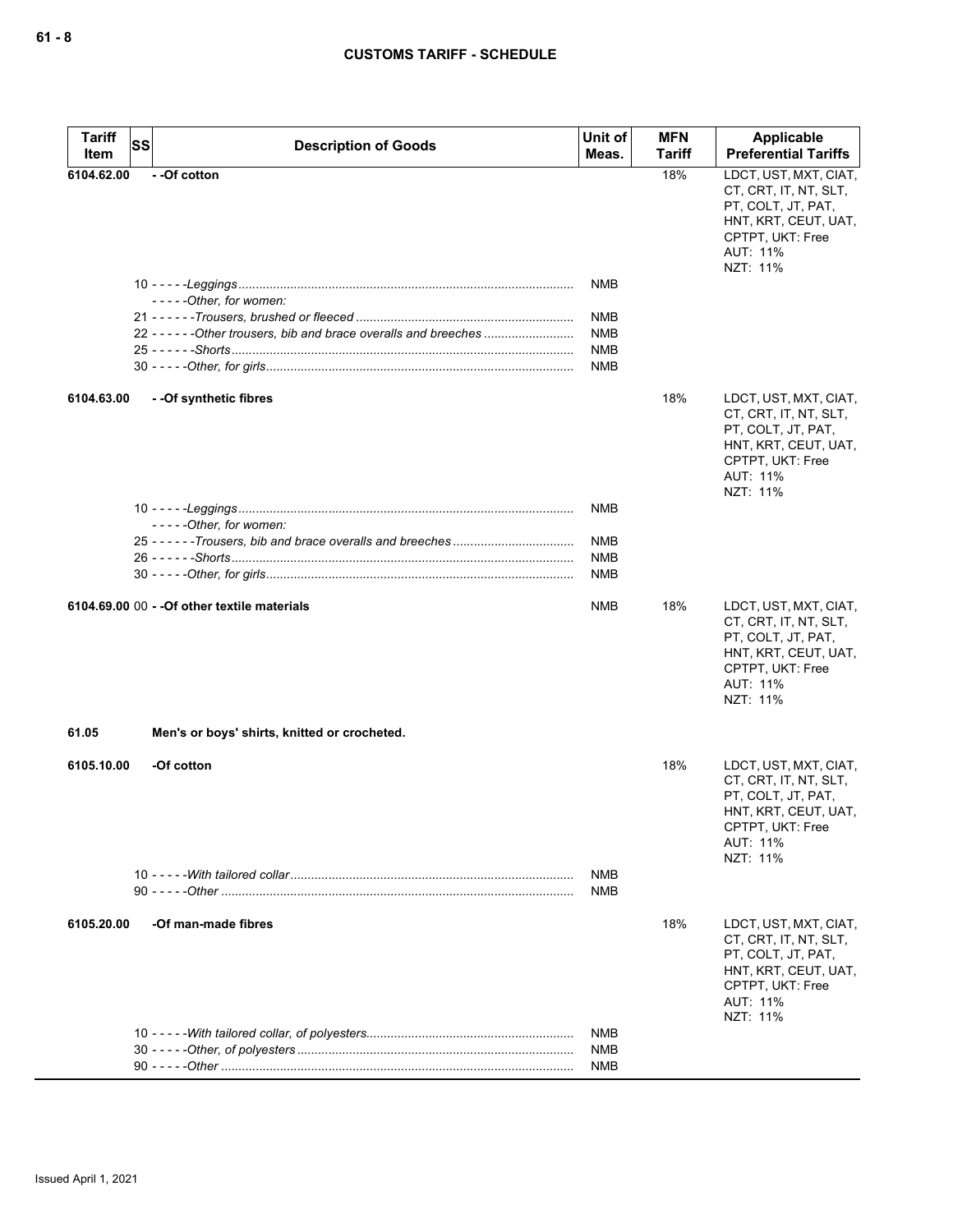| × | ×<br>۰. |
|---|---------|
|---|---------|

| <b>Tariff</b><br><b>SS</b><br>Item | <b>Description of Goods</b>                                                                                                       | Unit of<br>Meas.                       | <b>MFN</b><br>Tariff | <b>Applicable</b><br><b>Preferential Tariffs</b>                                                                                         |
|------------------------------------|-----------------------------------------------------------------------------------------------------------------------------------|----------------------------------------|----------------------|------------------------------------------------------------------------------------------------------------------------------------------|
|                                    | 6105.90.00 00 -Of other textile materials                                                                                         | <b>NMB</b>                             | 18%                  | LDCT, UST, MXT, CIAT,<br>CT, CRT, IT, NT, SLT,<br>PT, COLT, JT, PAT,<br>HNT, KRT, CEUT, UAT,<br>CPTPT, UKT: Free<br>AUT: 11%<br>NZT: 11% |
| 61.06                              | Women's or girls' blouses, shirts and shirt-blouses, knitted or<br>crocheted.                                                     |                                        |                      |                                                                                                                                          |
| 6106.10.00                         | -Of cotton                                                                                                                        |                                        | 18%                  | LDCT, UST, MXT, CIAT,<br>CT, CRT, IT, NT, SLT,<br>PT, COLT, JT, PAT,<br>HNT, KRT, CEUT, UAT,<br>CPTPT, UKT: Free<br>AUT: 11%<br>NZT: 11% |
|                                    |                                                                                                                                   | <b>NMB</b><br><b>NMB</b>               |                      |                                                                                                                                          |
| 6106.20.00                         | -Of man-made fibres                                                                                                               |                                        | 18%                  | LDCT, UST, MXT, CIAT,<br>CT, CRT, IT, NT, SLT,<br>PT, COLT, JT, PAT,<br>HNT, KRT, CEUT, UAT,<br>CPTPT, UKT: Free<br>AUT: 11%<br>NZT: 11% |
|                                    |                                                                                                                                   | <b>NMB</b><br><b>NMB</b><br><b>NMB</b> |                      |                                                                                                                                          |
|                                    | 6106.90.00 00 - Of other textile materials                                                                                        | <b>NMB</b>                             | 18%                  | LDCT, UST, MXT, CIAT,<br>CT, CRT, IT, NT, SLT,<br>PT, COLT, JT, PAT,<br>HNT, KRT, CEUT, UAT,<br>CPTPT, UKT: Free<br>AUT: 11%<br>NZT: 11% |
| 61.07                              | Men's or boys' underpants, briefs, nightshirts, pyjamas, bathrobes,<br>dressing gowns and similar articles, knitted or crocheted. |                                        |                      |                                                                                                                                          |
|                                    | -Underpants and briefs:                                                                                                           |                                        |                      |                                                                                                                                          |
| 6107.11.00                         | - -Of cotton                                                                                                                      |                                        | 18%                  | LDCT, UST, MXT, CIAT,<br>CT, CRT, IT, NT, SLT,<br>PT, COLT, JT, PAT,<br>HNT, KRT, CEUT, UAT,<br>CPTPT, UKT: Free<br>AUT: 11%<br>NZT: 11% |
|                                    |                                                                                                                                   | <b>NMB</b><br><b>NMB</b>               |                      |                                                                                                                                          |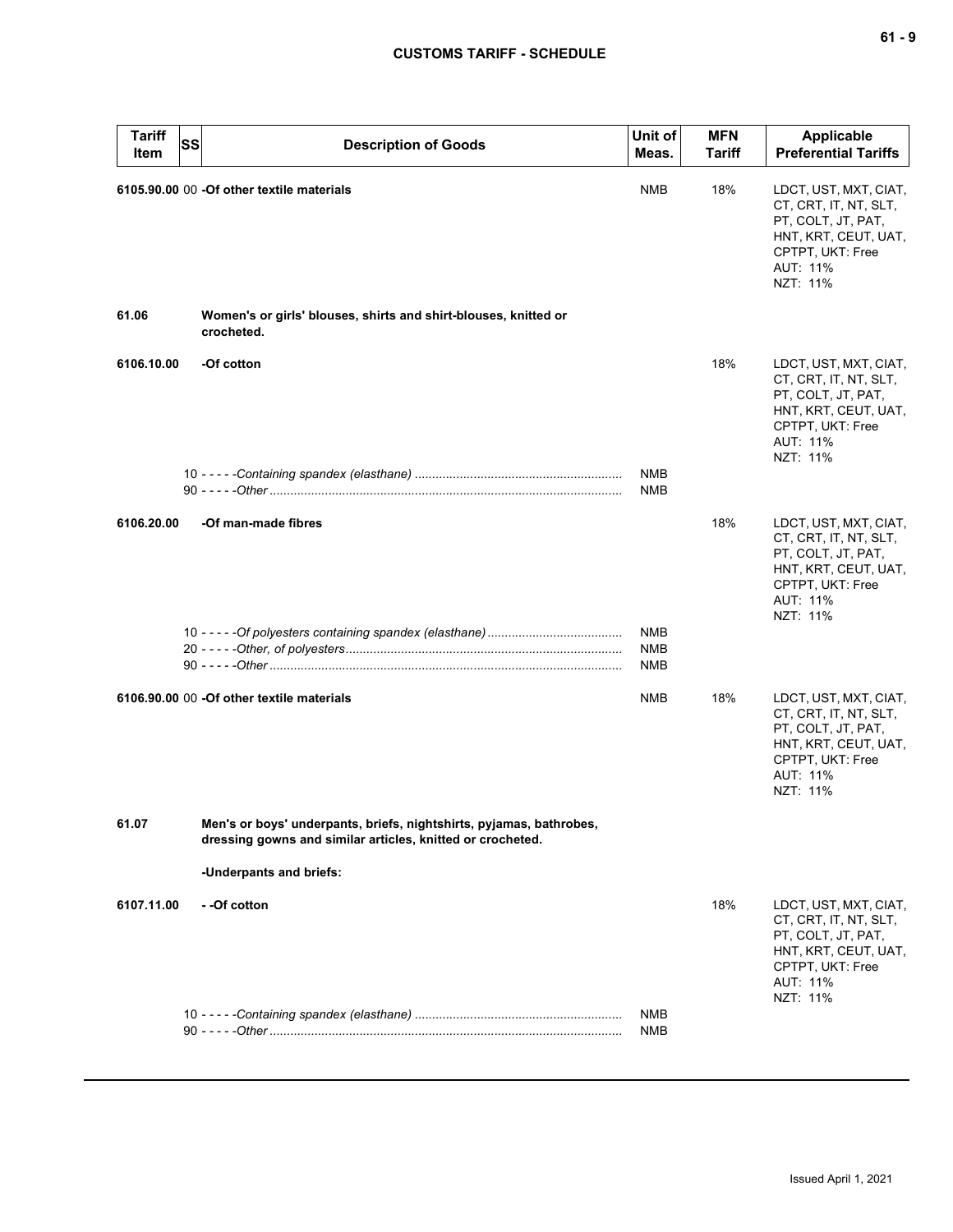| <b>Tariff</b><br><b>SS</b>  | <b>Description of Goods</b>                  | Unit of                  | <b>MFN</b>           | Applicable<br><b>Preferential Tariffs</b>                                                                                                |
|-----------------------------|----------------------------------------------|--------------------------|----------------------|------------------------------------------------------------------------------------------------------------------------------------------|
| Item                        | - - Of man-made fibres                       | Meas.                    | <b>Tariff</b><br>18% |                                                                                                                                          |
| 6107.12.00                  |                                              | <b>NMB</b><br><b>NMB</b> |                      | LDCT, UST, MXT, CIAT,<br>CT, CRT, IT, NT, SLT,<br>PT, COLT, JT, PAT,<br>HNT, KRT, CEUT, UAT,<br>CPTPT, UKT: Free<br>AUT: 11%<br>NZT: 11% |
|                             |                                              |                          |                      |                                                                                                                                          |
|                             | 6107.19.00 00 - - Of other textile materials | NMB                      | 18%                  | LDCT, UST, MXT, CIAT,<br>CT, CRT, IT, NT, SLT,<br>PT, COLT, JT, PAT,<br>HNT, KRT, CEUT, UAT,<br>CPTPT, UKT: Free                         |
|                             | -Nightshirts and pyjamas:                    |                          |                      |                                                                                                                                          |
| 6107.21.00                  | - -Of cotton                                 |                          | 18%                  | LDCT, UST, MXT, CIAT,<br>CT, CRT, IT, NT, SLT,<br>PT, COLT, JT, PAT,<br>HNT, KRT, CEUT, UAT,<br>CPTPT, UKT: Free<br>AUT: 11%<br>NZT: 11% |
|                             |                                              | NMB<br><b>NMB</b>        |                      |                                                                                                                                          |
|                             | 6107.22.00 00 - - Of man-made fibres         | NMB                      | 18%                  | LDCT, UST, MXT, CIAT,<br>CT, CRT, IT, NT, SLT,<br>PT, COLT, JT, PAT,<br>HNT, KRT, CEUT, UAT,<br>CPTPT, UKT: Free                         |
|                             | 6107.29.00 00 - - Of other textile materials | <b>NMB</b>               | 18%                  | LDCT, UST, MXT, CIAT,<br>CT, CRT, IT, NT, SLT,<br>PT, COLT, JT, PAT,<br>HNT, KRT, CEUT, UAT,<br>CPTPT, UKT: Free                         |
|                             | -Other:                                      |                          |                      |                                                                                                                                          |
| 6107.91.00 00 - - Of cotton |                                              | NMB                      | 18%                  | LDCT, UST, MXT, CIAT,<br>CT, CRT, IT, NT, SLT,<br>PT, COLT, JT, PAT,<br>HNT, KRT, CEUT, UAT,<br>CPTPT, UKT: Free<br>AUT: 11%<br>NZT: 11% |
|                             | 6107.99.00 00 - - Of other textile materials | NMB                      | 18%                  | LDCT, UST, MXT, CIAT,<br>CT, CRT, IT, NT, SLT,<br>PT, COLT, JT, PAT,<br>HNT, KRT, CEUT, UAT,<br>CPTPT, UKT: Free<br>AUT: 11%<br>NZT: 11% |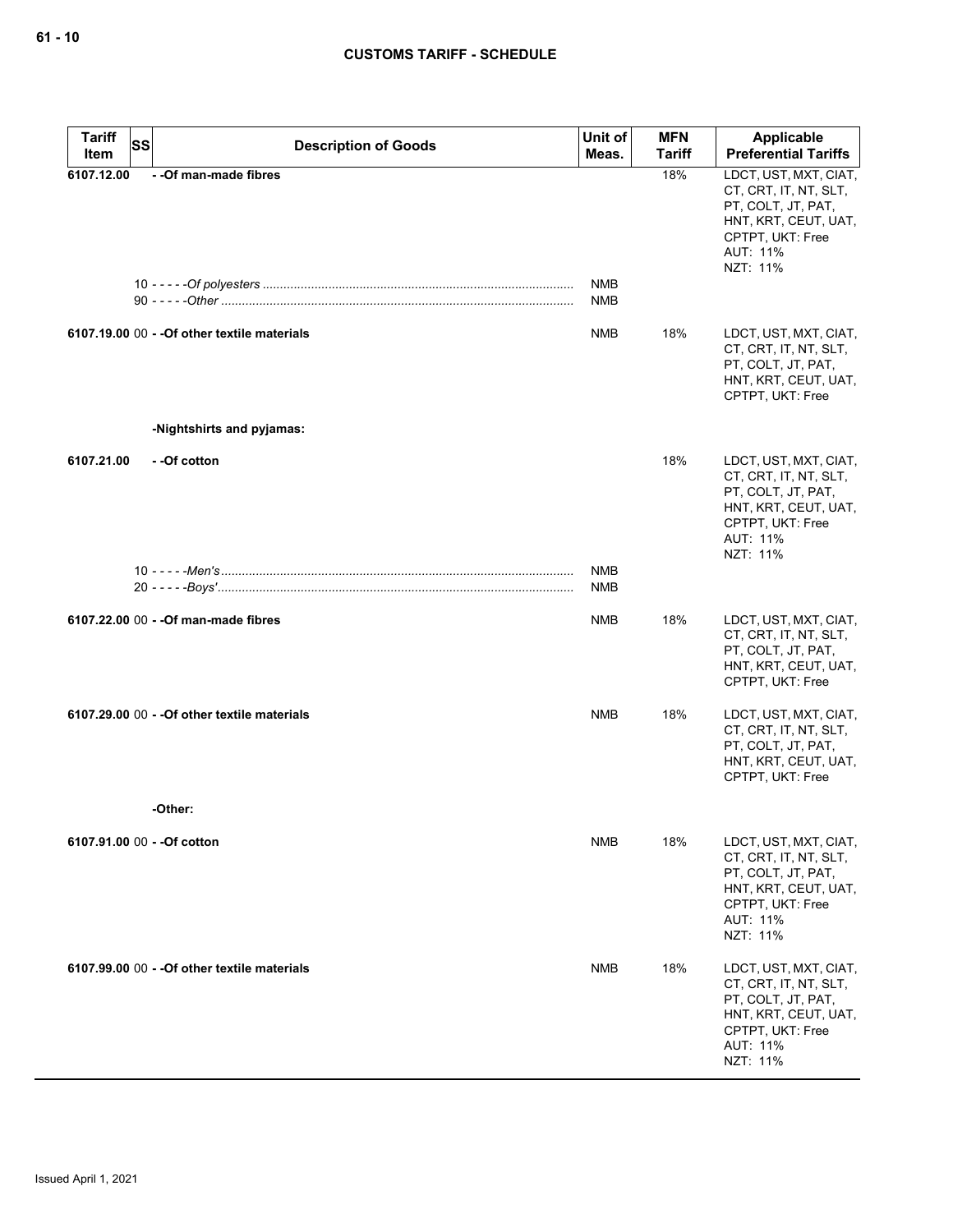## **CUSTOMS TARIFF - SCHEDULE**

| <b>Tariff</b><br>Item | <b>SS</b><br><b>Description of Goods</b>                                                                                                                           | Unit of<br>Meas.         | <b>MFN</b><br>Tariff | <b>Applicable</b><br><b>Preferential Tariffs</b>                                                                                         |
|-----------------------|--------------------------------------------------------------------------------------------------------------------------------------------------------------------|--------------------------|----------------------|------------------------------------------------------------------------------------------------------------------------------------------|
| 61.08                 | Women's or girls' slips, petticoats, briefs, panties, nightdresses,<br>pyjamas, négligés, bathrobes, dressing gowns and similar articles,<br>knitted or crocheted. |                          |                      |                                                                                                                                          |
|                       | -Slips and petticoats:                                                                                                                                             |                          |                      |                                                                                                                                          |
|                       | 6108.11.00 00 - - Of man-made fibres                                                                                                                               | <b>NMB</b>               | 18%                  | LDCT, UST, MXT, CIAT,<br>CT, CRT, IT, NT, SLT,<br>PT, COLT, JT, PAT,<br>HNT, KRT, CEUT, UAT,<br>CPTPT, UKT: Free                         |
|                       | 6108.19.00 00 - - Of other textile materials                                                                                                                       | <b>NMB</b>               | 18%                  | LDCT, UST, MXT, CIAT,<br>CT, CRT, IT, NT, SLT,<br>PT, COLT, JT, PAT,<br>HNT, KRT, CEUT, UAT,<br>CPTPT, UKT: Free                         |
|                       | -Briefs and panties:                                                                                                                                               |                          |                      |                                                                                                                                          |
| 6108.21.00            | - - Of cotton                                                                                                                                                      | <b>NMB</b><br><b>NMB</b> | 18%                  | LDCT, UST, MXT, CIAT,<br>CT, CRT, IT, NT, SLT,<br>PT, COLT, JT, PAT,<br>HNT, KRT, CEUT, UAT,<br>CPTPT, UKT: Free                         |
| 6108.22.00            | - - Of man-made fibres                                                                                                                                             |                          | 18%                  | LDCT, UST, MXT, CIAT,<br>CT, CRT, IT, NT, SLT,<br>PT, COLT, JT, PAT,<br>HNT, KRT, CEUT, UAT,<br>CPTPT, UKT: Free                         |
|                       |                                                                                                                                                                    | <b>NMB</b><br>NMB        |                      |                                                                                                                                          |
|                       | 6108.29.00 00 - - Of other textile materials                                                                                                                       | NMB                      | 18%                  | LDCT, UST, MXT, CIAT,<br>CT, CRT, IT, NT, SLT,<br>PT, COLT, JT, PAT,<br>HNT, KRT, CEUT, UAT,<br>CPTPT, UKT: Free                         |
|                       | -Nightdresses and pyjamas:                                                                                                                                         |                          |                      |                                                                                                                                          |
| 6108.31.00            | --Of cotton                                                                                                                                                        |                          | 18%                  | LDCT, UST, MXT, CIAT,<br>CT, CRT, IT, NT, SLT,<br>PT, COLT, JT, PAT,<br>HNT, KRT, CEUT, UAT,<br>CPTPT, UKT: Free<br>AUT: 11%<br>NZT: 11% |
|                       |                                                                                                                                                                    | <b>NMB</b><br><b>NMB</b> |                      |                                                                                                                                          |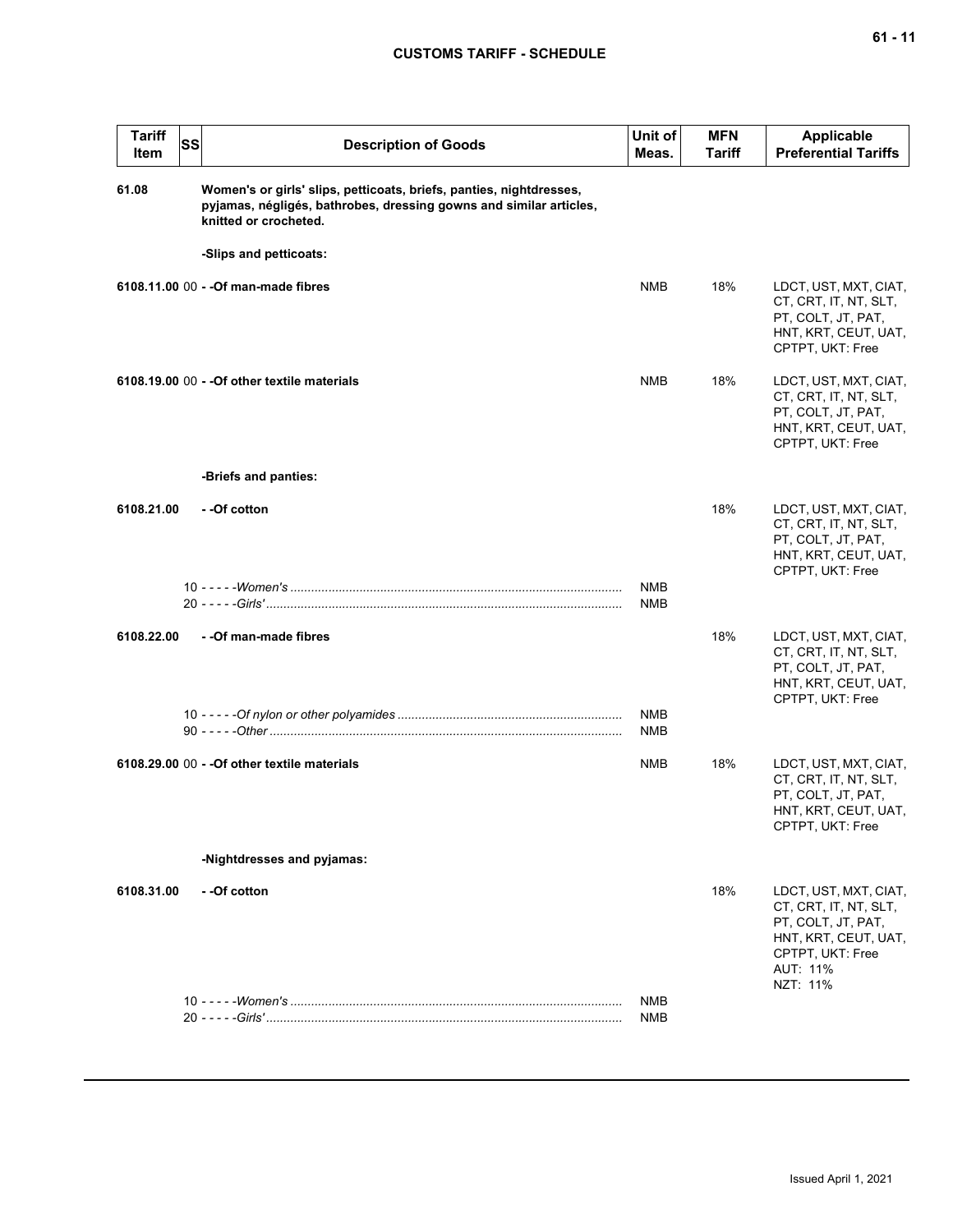| <b>Tariff</b><br><b>SS</b><br>Item | <b>Description of Goods</b>                                                        | Unit of<br>Meas.                | <b>MFN</b><br><b>Tariff</b> | <b>Applicable</b><br><b>Preferential Tariffs</b>                                                                                         |
|------------------------------------|------------------------------------------------------------------------------------|---------------------------------|-----------------------------|------------------------------------------------------------------------------------------------------------------------------------------|
| 6108.32.00                         | - - Of man-made fibres<br>-----Of polyesters:                                      |                                 | 18%                         | LDCT, UST, MXT, CIAT,<br>CT, CRT, IT, NT, SLT,<br>PT, COLT, JT, PAT,<br>HNT, KRT, CEUT, UAT,<br>CPTPT, UKT: Free<br>AUT: 11%<br>NZT: 11% |
|                                    |                                                                                    | <b>NMB</b><br><b>NMB</b><br>NMB |                             |                                                                                                                                          |
|                                    | 6108.39.00 00 - - Of other textile materials                                       | NMB                             | 18%                         | LDCT, UST, MXT, CIAT,<br>CT, CRT, IT, NT, SLT,<br>PT, COLT, JT, PAT,<br>HNT, KRT, CEUT, UAT,<br>CPTPT, UKT: Free                         |
|                                    | -Other:                                                                            |                                 |                             |                                                                                                                                          |
| 6108.91.00 00 - - Of cotton        |                                                                                    | <b>NMB</b>                      | 18%                         | LDCT, UST, MXT, CIAT,<br>CT, CRT, IT, NT, SLT,<br>PT, COLT, JT, PAT,<br>HNT, KRT, CEUT, UAT,<br>CPTPT, UKT: Free<br>AUT: 11%<br>NZT: 11% |
|                                    | 6108.92.00 00 - - Of man-made fibres                                               | <b>NMB</b>                      | 18%                         | LDCT, UST, MXT, CIAT,<br>CT, CRT, IT, NT, SLT,<br>PT, COLT, JT, PAT,<br>HNT, KRT, CEUT, UAT,<br>CPTPT, UKT: Free<br>AUT: 11%<br>NZT: 11% |
|                                    | 6108.99.00 00 - - Of other textile materials                                       | <b>NMB</b>                      | 18%                         | LDCT, UST, MXT, CIAT,<br>CT, CRT, IT, NT, SLT,<br>PT, COLT, JT, PAT,<br>HNT, KRT, CEUT, UAT,<br>CPTPT, UKT: Free<br>AUT: 11%<br>NZT: 11% |
| 61.09                              | T-shirts, singlets and other vests, knitted or crocheted.                          |                                 |                             |                                                                                                                                          |
| 6109.10.00                         | -Of cotton<br>-----Men's or boys':                                                 |                                 | 18%                         | LDCT, UST, MXT, CIAT,<br>CT, CRT, IT, NT, SLT,<br>PT, COLT, JT, PAT,<br>HNT, KRT, CEUT, UAT,<br>CPTPT, UKT: Free<br>AUT: 11%<br>NZT: 11% |
|                                    | 11 - - - - - - T-shirts, all white, short sleeves, hemmed bottoms, round neckline, | <b>NMB</b><br><b>NMB</b>        |                             |                                                                                                                                          |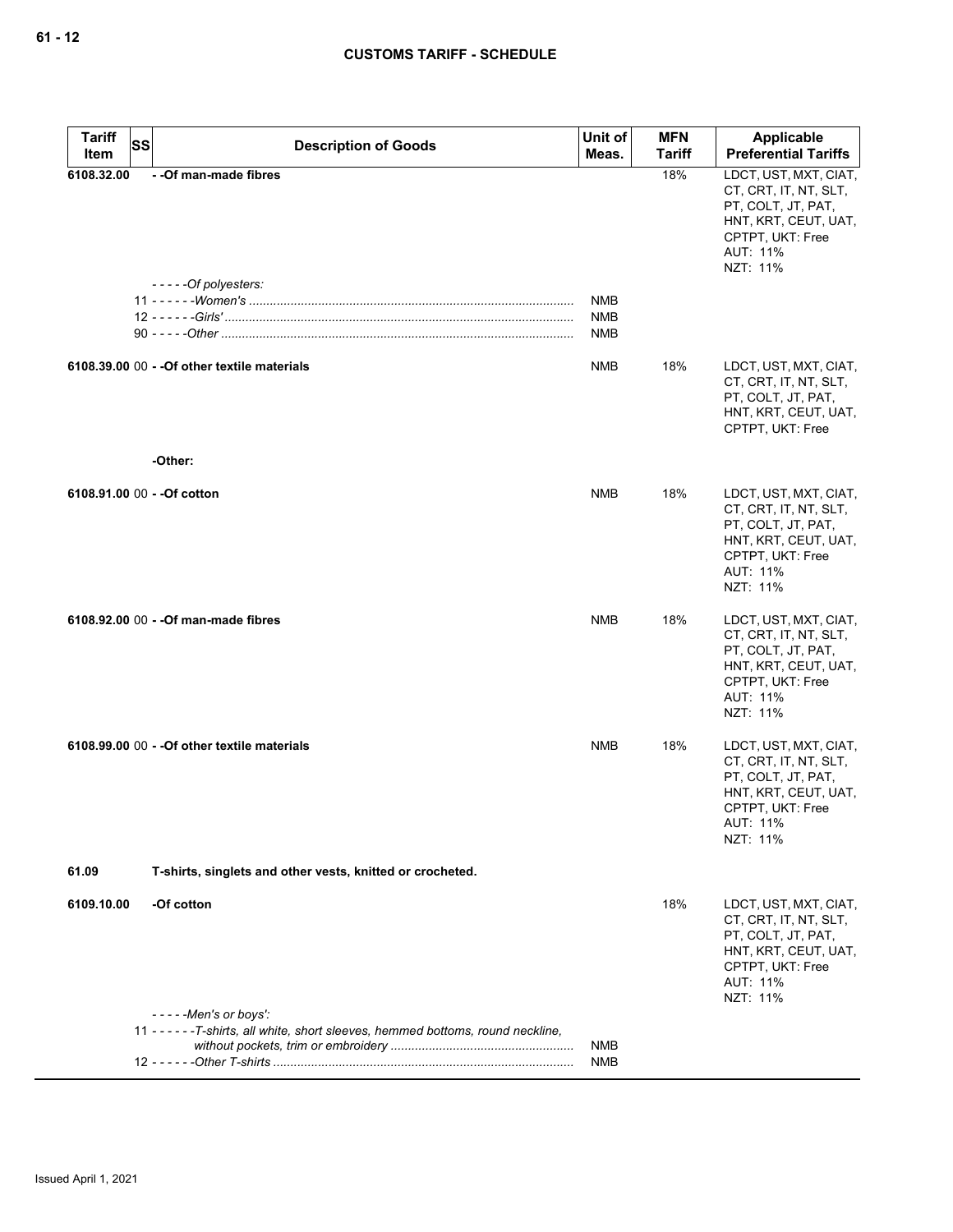| <b>Tariff</b><br><b>Item</b> | <b>SS</b> | <b>Description of Goods</b>                                                                                        | Unit of<br>Meas.                                     | MFN<br>Tariff | <b>Applicable</b><br><b>Preferential Tariffs</b>                                                                                                     |
|------------------------------|-----------|--------------------------------------------------------------------------------------------------------------------|------------------------------------------------------|---------------|------------------------------------------------------------------------------------------------------------------------------------------------------|
|                              |           | - - - - - Women's or girls':<br>21 - - - - - - T-shirts, all white, short sleeves, hemmed bottoms, round neckline, | <b>NMB</b><br><b>NMB</b><br><b>NMB</b><br><b>NMB</b> |               |                                                                                                                                                      |
| 6109.90.00                   |           | -Of other textile materials                                                                                        |                                                      | 18%           | LDCT, UST, MXT, CIAT,<br>CT, CRT, IT, NT, SLT,<br>PT, COLT, JT, PAT,<br>HNT, KRT, CEUT, UAT,<br>CPTPT, UKT: Free<br>AUT: 11%<br>NZT: 11%             |
|                              |           |                                                                                                                    | <b>NMB</b><br><b>NMB</b>                             |               |                                                                                                                                                      |
| 61.10                        |           | Jerseys, pullovers, cardigans, waistcoats and similar articles, knitted or<br>crocheted.                           |                                                      |               |                                                                                                                                                      |
|                              |           | -Of wool or fine animal hair:                                                                                      |                                                      |               |                                                                                                                                                      |
| 6110.11                      |           | - -Of wool                                                                                                         |                                                      |               |                                                                                                                                                      |
|                              |           | 6110.11.10 00 - - - Women's or girls', valued at not less than \$20/kg                                             | <b>NMB</b>                                           | 18%           | LDCT, UST, MXT, CIAT,<br>CT, CRT, IT, NT, SLT,<br>PT, COLT, JT, PAT,<br>HNT, KRT, CEUT, UAT,<br>CPTPT, UKT: Free<br>AUT: 11%<br>NZT: 11%<br>GPT: 16% |
| 6110.11.90                   |           | $-$ - -Other                                                                                                       |                                                      | 18%           | LDCT, UST, MXT, CIAT,<br>CT, CRT, IT, NT, SLT,<br>PT, COLT, JT, PAT,<br>HNT, KRT, CEUT, UAT,<br>CPTPT, UKT: Free<br>AUT: 11%<br>NZT: 11%             |
|                              |           |                                                                                                                    | NMB<br>NMB                                           |               |                                                                                                                                                      |
|                              |           |                                                                                                                    |                                                      |               |                                                                                                                                                      |
| 6110.12                      |           | - - Of Kashmir (cashmere) goats                                                                                    |                                                      |               |                                                                                                                                                      |
|                              |           | 6110.12.10 00 - - - Women's or girls', valued at not less than \$20/kg                                             | <b>NMB</b>                                           | 18%           | LDCT, UST, MXT, CIAT,<br>CT, CRT, IT, NT, SLT,<br>PT, COLT, JT, PAT,<br>HNT, KRT, CEUT, UAT,<br>CPTPT, UKT: Free<br>AUT: 11%<br>NZT: 11%<br>GPT: 16% |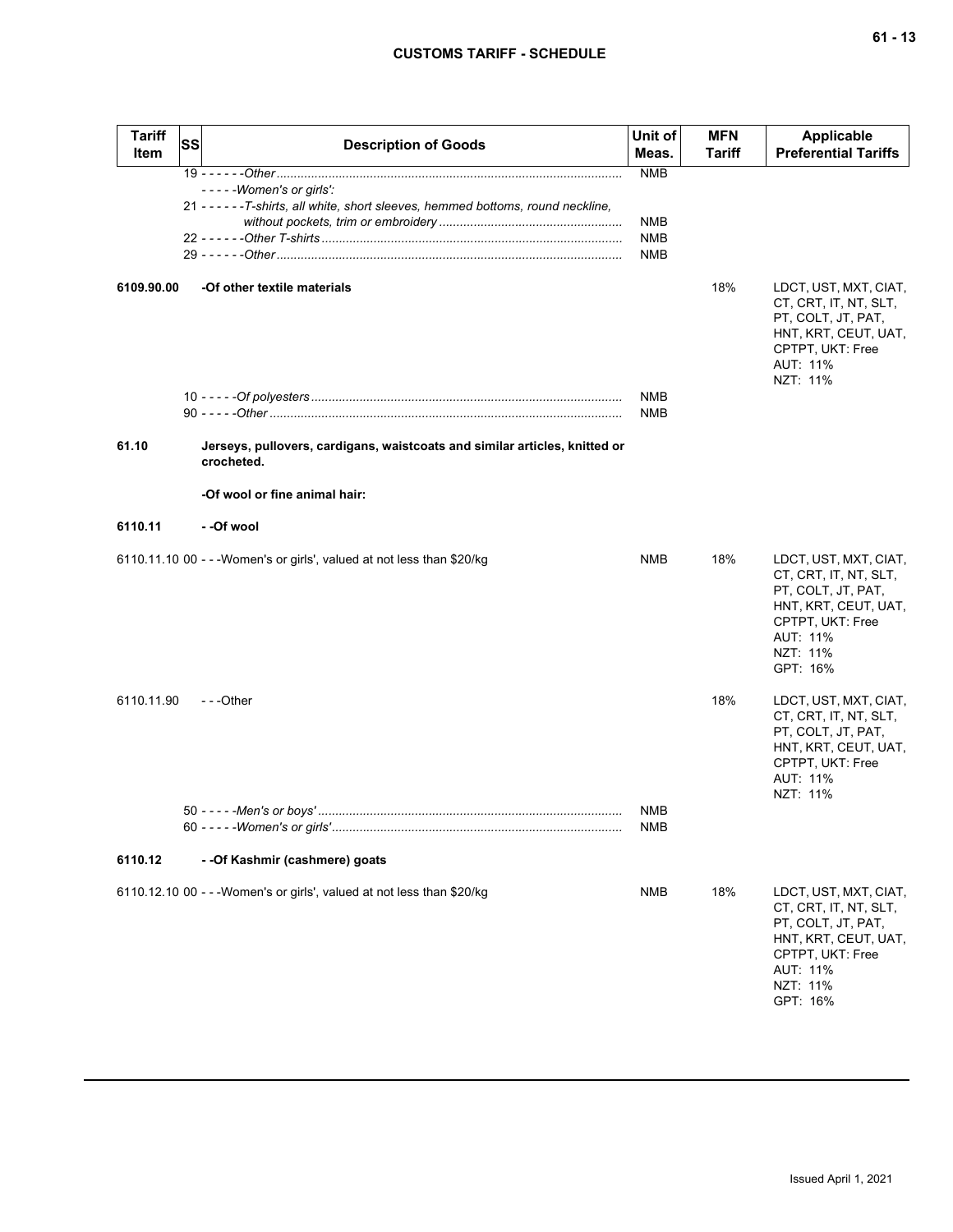| <b>Tariff</b><br><b>SS</b><br>Item | <b>Description of Goods</b>                                            | Unit of<br>Meas.         | <b>MFN</b><br><b>Tariff</b> | Applicable<br><b>Preferential Tariffs</b>                                                                                                            |
|------------------------------------|------------------------------------------------------------------------|--------------------------|-----------------------------|------------------------------------------------------------------------------------------------------------------------------------------------------|
| 6110.12.90                         | $- -$ Other                                                            |                          | 18%                         | LDCT, UST, MXT, CIAT,<br>CT, CRT, IT, NT, SLT,<br>PT, COLT, JT, PAT,<br>HNT, KRT, CEUT, UAT,<br>CPTPT, UKT: Free<br>AUT: 11%<br>NZT: 11%             |
|                                    |                                                                        | <b>NMB</b><br><b>NMB</b> |                             |                                                                                                                                                      |
| 6110.19                            | --Other                                                                |                          |                             |                                                                                                                                                      |
|                                    | 6110.19.10 00 - - - Women's or girls', valued at not less than \$20/kg | <b>NMB</b>               | 18%                         | LDCT, UST, MXT, CIAT,<br>CT, CRT, IT, NT, SLT,<br>PT, COLT, JT, PAT,<br>HNT, KRT, CEUT, UAT,<br>CPTPT, UKT: Free<br>AUT: 11%<br>NZT: 11%<br>GPT: 16% |
| 6110.19.90 00 - - - Other          |                                                                        | NMB                      | 18%                         | LDCT, UST, MXT, CIAT,<br>CT, CRT, IT, NT, SLT,<br>PT, COLT, JT, PAT,<br>HNT, KRT, CEUT, UAT,<br>CPTPT, UKT: Free<br>AUT: 11%<br>NZT: 11%             |
| 6110.20.00                         | -Of cotton                                                             |                          | 18%                         | LDCT, UST, MXT, CIAT,<br>CT, CRT, IT, NT, SLT,<br>PT, COLT, JT, PAT,<br>HNT, KRT, CEUT, UAT,<br>CPTPT, UKT: Free<br>AUT: 11%<br>NZT: 11%             |
|                                    | -----Brushed or fleeced:                                               | NMB                      |                             |                                                                                                                                                      |
|                                    | -----Other, containing spandex (elasthane):                            | <b>NMB</b>               |                             |                                                                                                                                                      |
|                                    |                                                                        | <b>NMB</b><br><b>NMB</b> |                             |                                                                                                                                                      |
|                                    | $---Other:$                                                            | <b>NMB</b><br>NMB        |                             |                                                                                                                                                      |
| 6110.30.00                         | -Of man-made fibres                                                    |                          | 18%                         | LDCT, UST, MXT, CIAT,<br>CT, CRT, IT, NT, SLT,<br>PT, COLT, JT, PAT,<br>HNT, KRT, CEUT, UAT,<br>CPTPT, UKT: Free<br>AUT: 11%<br>NZT: 11%             |
|                                    | -----Of acrylic or modacrylic:<br>-----Other, brushed or fleeced:      | <b>NMB</b><br>NMB        |                             |                                                                                                                                                      |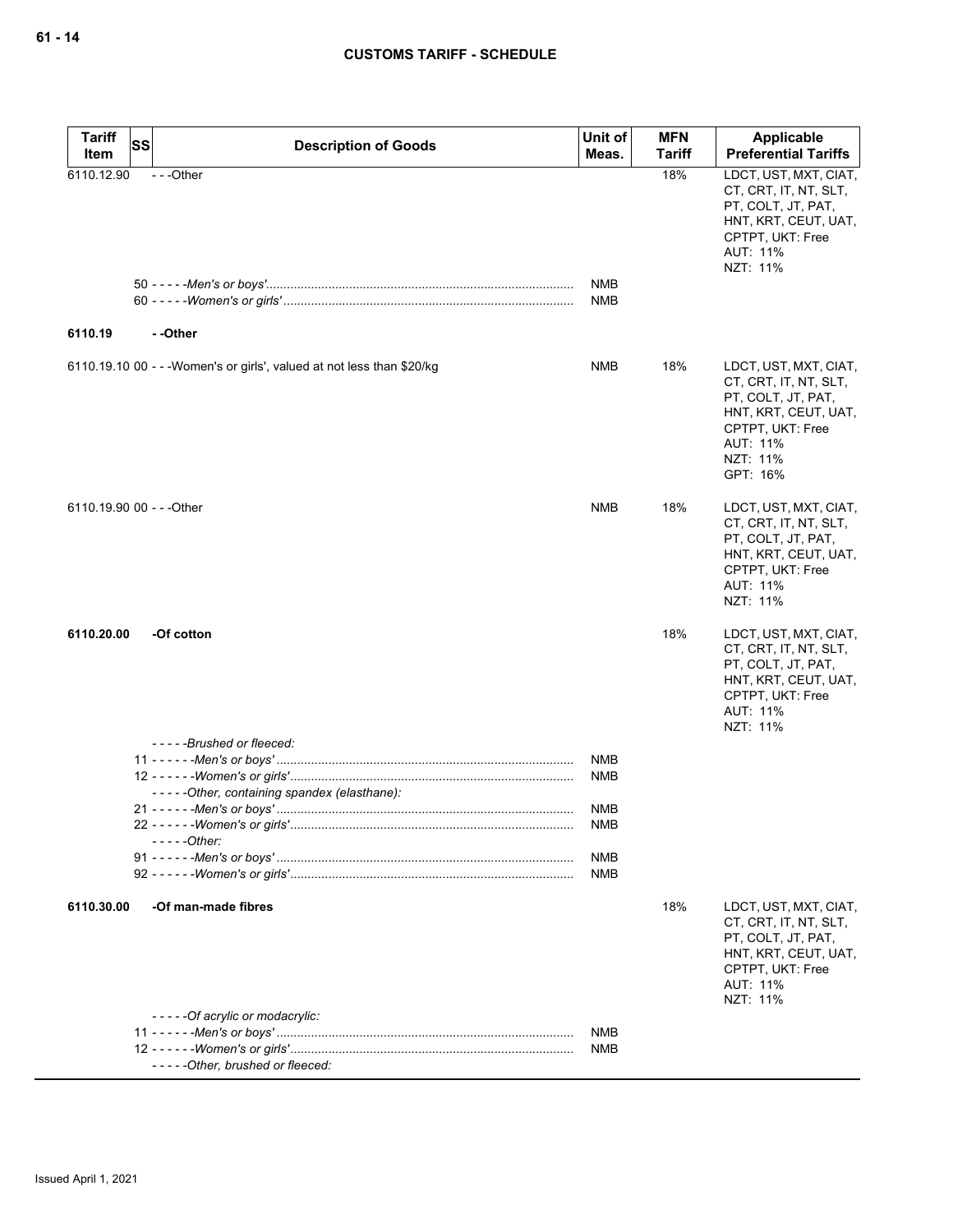| <b>Tariff</b><br>Item | <b>SS</b> | <b>Description of Goods</b>                                           | Unit of<br>Meas.                                     | <b>MFN</b><br>Tariff | Applicable<br><b>Preferential Tariffs</b>                                                                                                |
|-----------------------|-----------|-----------------------------------------------------------------------|------------------------------------------------------|----------------------|------------------------------------------------------------------------------------------------------------------------------------------|
|                       |           | -----Other, containing spandex (elasthane):                           | <b>NMB</b><br><b>NMB</b>                             |                      |                                                                                                                                          |
|                       |           | $---Other:$                                                           | <b>NMB</b><br><b>NMB</b>                             |                      |                                                                                                                                          |
|                       |           |                                                                       | <b>NMB</b><br>NMB                                    |                      |                                                                                                                                          |
|                       |           | 6110.90.00 00 -Of other textile materials                             | NMB                                                  | 18%                  | LDCT, UST, MXT, CIAT,<br>CT, CRT, IT, NT, SLT,<br>PT, COLT, JT, PAT,<br>HNT, KRT, CEUT, UAT,<br>CPTPT, UKT: Free<br>AUT: 11%<br>NZT: 11% |
| 61.11                 |           | Babies' garments and clothing accessories, knitted or crocheted.      |                                                      |                      |                                                                                                                                          |
| 6111.20.00            |           | -Of cotton                                                            |                                                      | Free                 | AUT, NZT, LDCT, UST,<br>MXT, CIAT, CT, CRT,<br>IT, NT, SLT, PT, COLT,<br>JT, PAT, HNT, KRT,<br>CEUT, UAT, CPTPT,<br>UKT: Free            |
|                       |           | 10 - - - - - Trousers, bib and brace overalls, breeches and coveralls | <b>NMB</b><br><b>NMB</b><br><b>NMB</b><br><b>NMB</b> |                      |                                                                                                                                          |
|                       |           | 6111.30.00 00 -Of synthetic fibres                                    | NMB                                                  | Free                 | AUT, NZT, LDCT, UST,<br>MXT, CIAT, CT, CRT,<br>IT, NT, SLT, PT, COLT,<br>JT, PAT, HNT, KRT,<br>CEUT, UAT, CPTPT,<br>UKT: Free            |
|                       |           | 6111.90.00 00 -Of other textile materials                             | <b>NMB</b>                                           | Free                 | AUT, NZT, LDCT, UST,<br>MXT, CIAT, CT, CRT,<br>IT, NT, SLT, PT, COLT,<br>JT, PAT, HNT, KRT,<br>CEUT, UAT, CPTPT,<br>UKT: Free            |
| 61.12                 |           | Track suits, ski suits and swimwear, knitted or crocheted.            |                                                      |                      |                                                                                                                                          |
|                       |           | -Track suits:                                                         |                                                      |                      |                                                                                                                                          |
|                       |           | 6112.11.00 00 - - Of cotton                                           | NMB                                                  | 18%                  | LDCT, UST, MXT, CIAT,<br>CT, CRT, IT, NT, SLT,<br>PT, COLT, JT, PAT,<br>HNT, KRT, CEUT, UAT,<br>CPTPT, UKT: Free<br>AUT: 11%<br>NZT: 11% |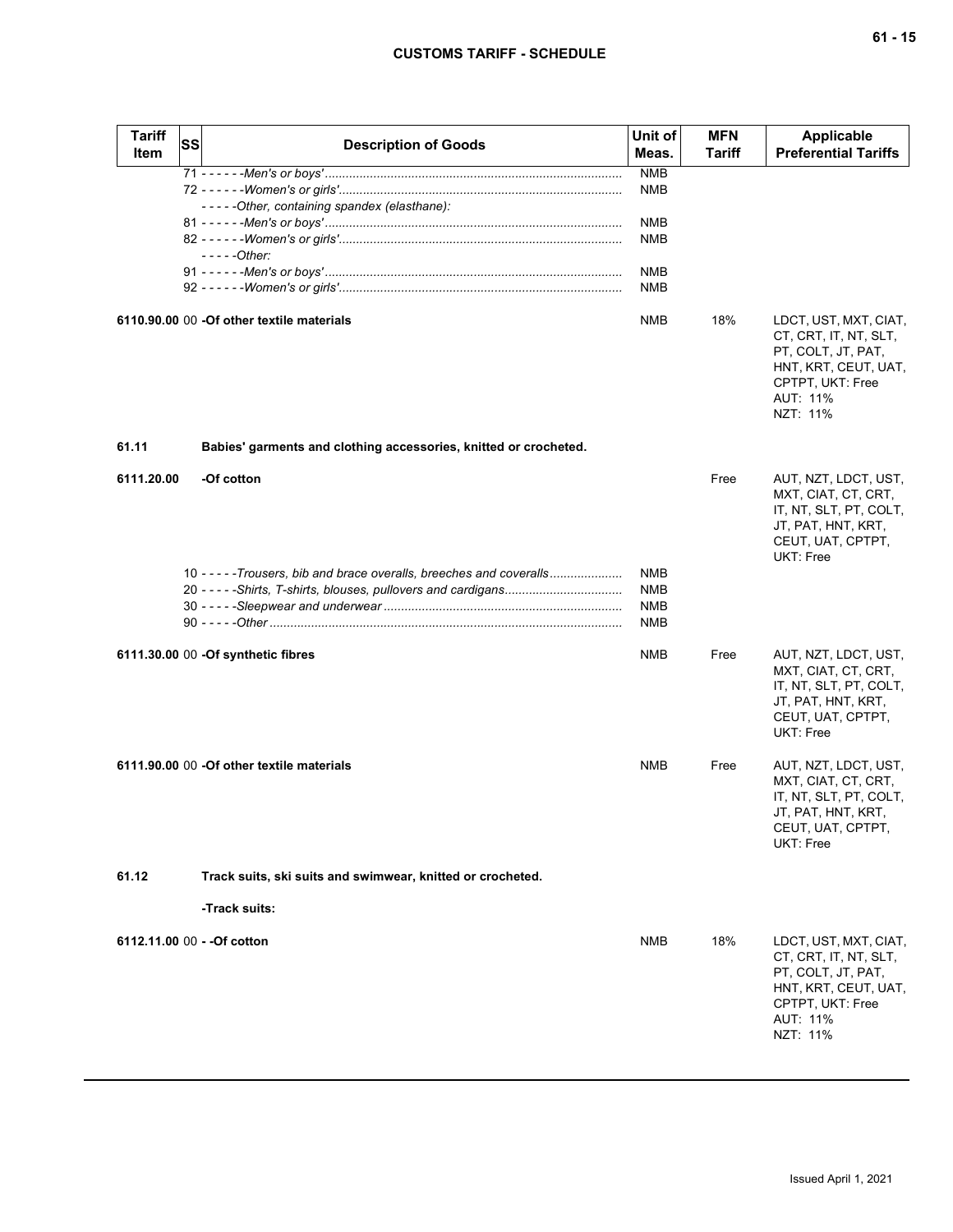| <b>Tariff</b><br><b>SS</b> | <b>Description of Goods</b>                  | Unit of    | <b>MFN</b>    | Applicable                                                                                                                               |
|----------------------------|----------------------------------------------|------------|---------------|------------------------------------------------------------------------------------------------------------------------------------------|
| Item                       |                                              | Meas.      | <b>Tariff</b> | <b>Preferential Tariffs</b>                                                                                                              |
|                            | 6112.12.00 00 - - Of synthetic fibres        | <b>NMB</b> | 18%           | LDCT, UST, MXT, CIAT,<br>CT, CRT, IT, NT, SLT,<br>PT, COLT, JT, PAT,<br>HNT, KRT, CEUT, UAT,<br>CPTPT, UKT: Free<br>AUT: 11%<br>NZT: 11% |
|                            | 6112.19.00 00 - - Of other textile materials | <b>NMB</b> | 18%           | LDCT, UST, MXT, CIAT,<br>CT, CRT, IT, NT, SLT,<br>PT, COLT, JT, PAT,<br>HNT, KRT, CEUT, UAT,<br>CPTPT, UKT: Free<br>AUT: 11%<br>NZT: 11% |
| 6112.20.00 00 -Ski suits   |                                              | <b>NMB</b> | 18%           | LDCT, UST, MXT, CIAT,<br>CT, CRT, IT, NT, SLT,<br>PT, COLT, JT, PAT,<br>HNT, KRT, CEUT, UAT,<br>CPTPT, UKT: Free<br>AUT: 11%<br>NZT: 11% |
|                            | -Men's or boys' swimwear:                    |            |               |                                                                                                                                          |
|                            | 6112.31.00 00 - - Of synthetic fibres        | <b>NMB</b> | 18%           | LDCT, UST, MXT, CIAT,<br>CT, CRT, IT, NT, SLT,<br>PT, COLT, JT, PAT,<br>HNT, KRT, CEUT, UAT,<br>CPTPT, UKT: Free<br>AUT: 11%<br>NZT: 11% |
|                            | 6112.39.00 00 - - Of other textile materials | <b>NMB</b> | 18%           | LDCT, UST, MXT, CIAT,<br>CT, CRT, IT, NT, SLT,<br>PT, COLT, JT, PAT,<br>HNT, KRT, CEUT, UAT,<br>CPTPT, UKT: Free<br>AUT: 11%<br>NZT: 11% |
|                            | -Women's or girls' swimwear:                 |            |               |                                                                                                                                          |
|                            | 6112.41.00 00 - - Of synthetic fibres        | <b>NMB</b> | 18%           | LDCT, UST, MXT, CIAT,<br>CT, CRT, IT, NT, SLT,<br>PT, COLT, JT, PAT,<br>HNT, KRT, CEUT, UAT,<br>CPTPT, UKT: Free<br>AUT: 11%<br>NZT: 11% |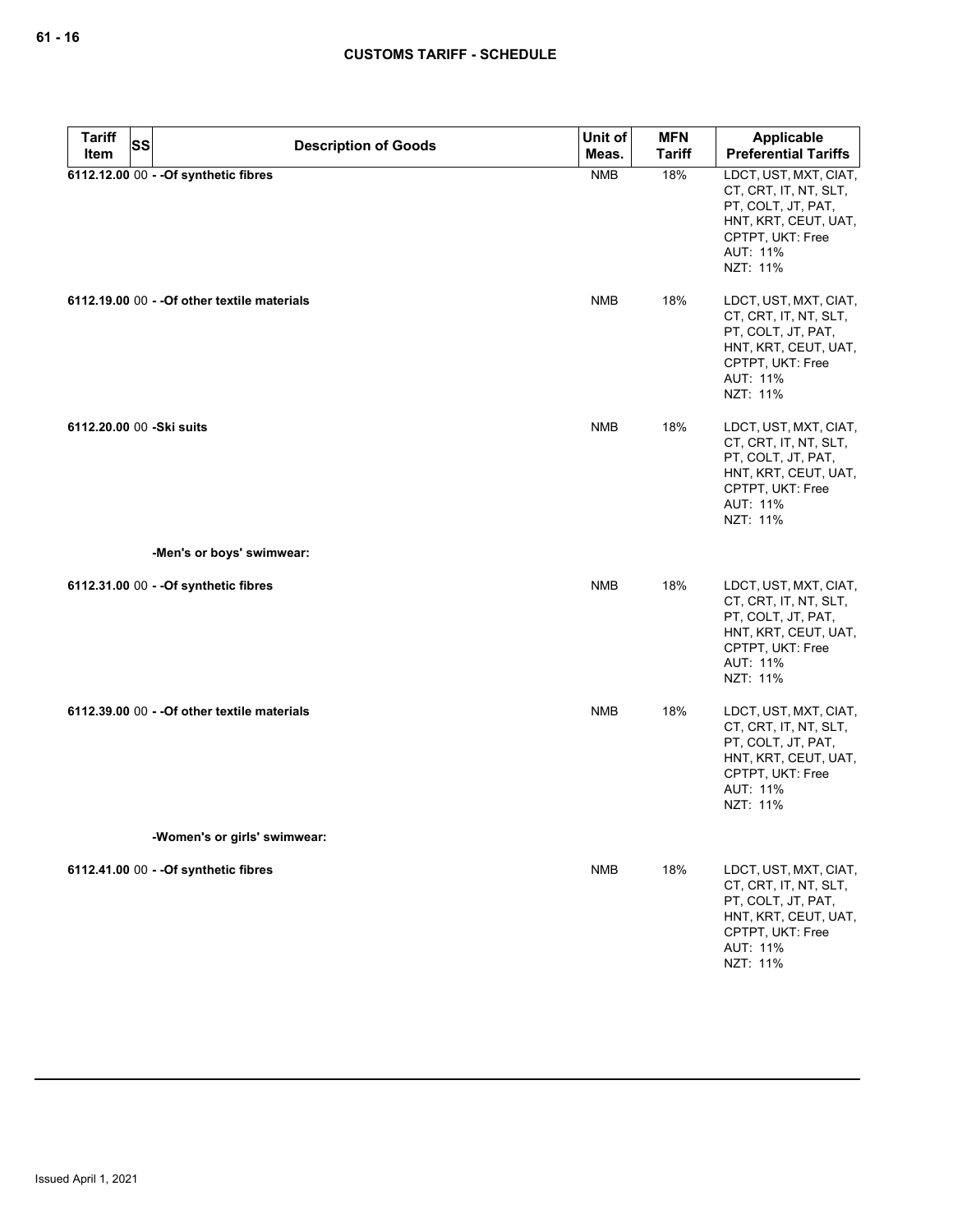| Tariff<br><b>SS</b><br><b>Description of Goods</b>                                                | Unit of    | <b>MFN</b>    | <b>Applicable</b>                                                                                                                        |
|---------------------------------------------------------------------------------------------------|------------|---------------|------------------------------------------------------------------------------------------------------------------------------------------|
| Item                                                                                              | Meas.      | <b>Tariff</b> | <b>Preferential Tariffs</b>                                                                                                              |
| 6112.49.00 00 - - Of other textile materials                                                      | <b>NMB</b> | 18%           | LDCT, UST, MXT, CIAT,<br>CT, CRT, IT, NT, SLT,<br>PT, COLT, JT, PAT,<br>HNT, KRT, CEUT, UAT,<br>CPTPT, UKT: Free<br>AUT: 11%<br>NZT: 11% |
| 6113.00<br>Garments, made up of knitted or crocheted fabrics of heading 59.03,<br>59.06 or 59.07. |            |               |                                                                                                                                          |
| 6113.00.10 00 - - - Protective suits, to be employed in a noxious atmosphere                      | <b>NMB</b> | Free          | LDCT, GPT, UST, MXT,<br>CIAT, CT, CRT, IT, NT,<br>SLT, PT, COLT, JT,<br>PAT, HNT, KRT, CEUT,<br>UAT, CPTPT,<br><b>UKT: Free</b>          |
| 6113.00.20 00 - - - Diving suits                                                                  | <b>NMB</b> | 10%           | LDCT, UST, MXT, CIAT,<br>CT, CRT, IT, NT, SLT,<br>PT, COLT, JT, PAT,<br>HNT, KRT, CEUT, UAT,<br>CPTPT, UKT: Free<br>GPT: 6%              |
| 6113.00.90 00 - - - Other                                                                         | <b>NMB</b> | 18%           | LDCT, UST, MXT, CIAT,<br>CT, CRT, IT, NT, SLT,<br>PT, COLT, JT, PAT,<br>HNT, KRT, CEUT, UAT,<br>CPTPT, UKT: Free<br>AUT: 11%<br>NZT: 11% |
| 61.14<br>Other garments, knitted or crocheted.                                                    |            |               |                                                                                                                                          |
| 6114.20.00 00 -Of cotton                                                                          | <b>NMB</b> | 18%           | LDCT, UST, MXT, CIAT,<br>CT, CRT, IT, NT, SLT,<br>PT, COLT, JT, PAT,<br>HNT, KRT, CEUT, UAT,<br>CPTPT, UKT: Free<br>AUT: 11%<br>NZT: 11% |
| 6114.30.00 00 -Of man-made fibres                                                                 | <b>NMB</b> | 18%           | LDCT, UST, MXT, CIAT,<br>CT, CRT, IT, NT, SLT,<br>PT, COLT, JT, PAT,<br>HNT, KRT, CEUT, UAT,<br>CPTPT, UKT: Free<br>AUT: 11%<br>NZT: 11% |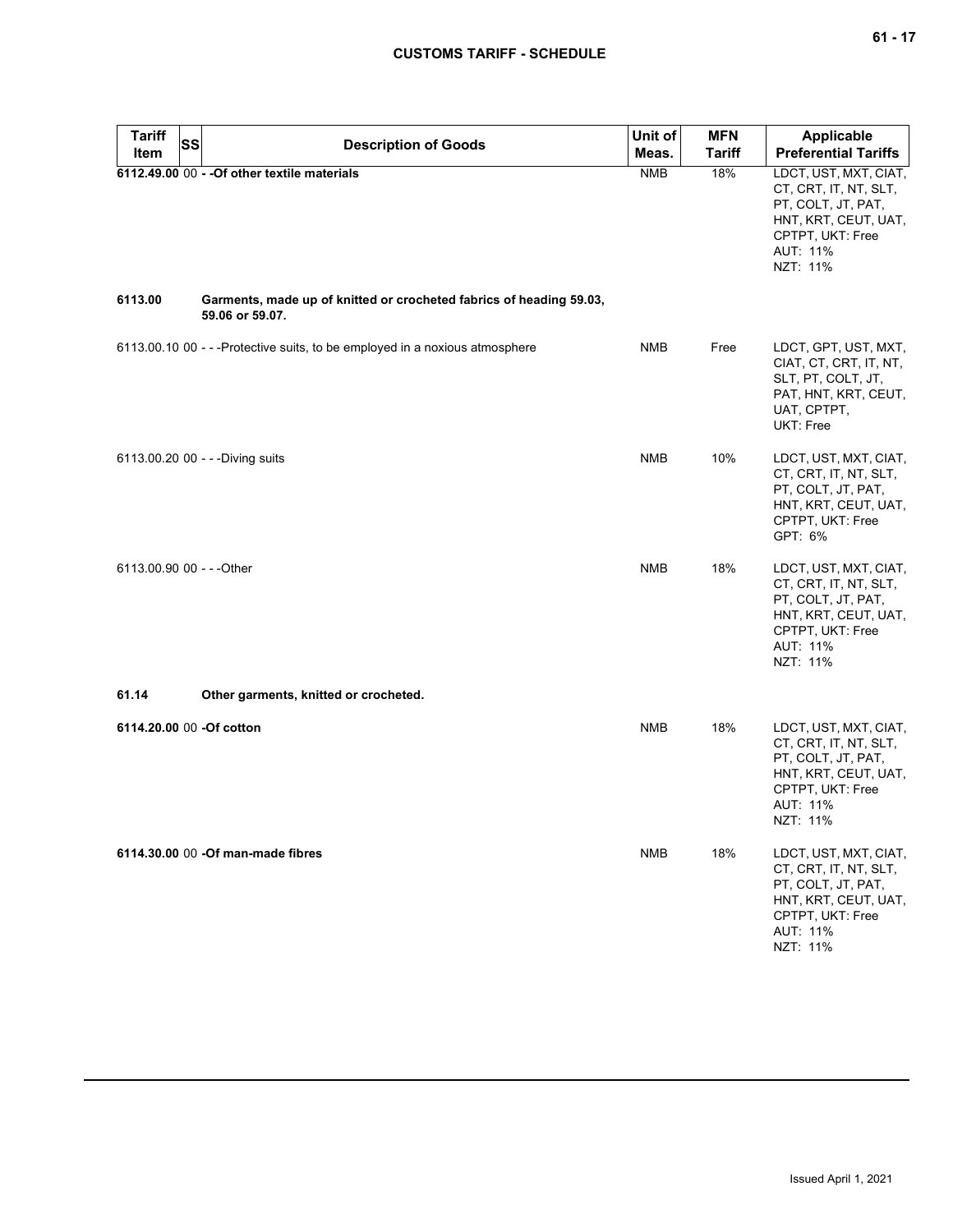| <b>Tariff</b><br>SS<br>Item | <b>Description of Goods</b>                                                                                                                                                                                 | Unit of<br>Meas. | <b>MFN</b><br><b>Tariff</b> | <b>Applicable</b><br><b>Preferential Tariffs</b>                                                                                         |
|-----------------------------|-------------------------------------------------------------------------------------------------------------------------------------------------------------------------------------------------------------|------------------|-----------------------------|------------------------------------------------------------------------------------------------------------------------------------------|
|                             | 6114.90.00 00 -Of other textile materials                                                                                                                                                                   | <b>NMB</b>       | 18%                         | LDCT, UST, MXT, CIAT,<br>CT, CRT, IT, NT, SLT,<br>PT, COLT, JT, PAT,<br>HNT, KRT, CEUT, UAT,<br>CPTPT, UKT: Free<br>AUT: 11%<br>NZT: 11% |
| 61.15                       | Panty hose, tights, stockings, socks and other hosiery, including<br>graduated compression hosiery (for example, stockings for varicose<br>veins) and footwear without applied soles, knitted or crocheted. |                  |                             |                                                                                                                                          |
| 6115.10                     | -Graduated compression hosiery (for example, stockings for varicose<br>veins)                                                                                                                               |                  |                             |                                                                                                                                          |
|                             | 6115.10.10 00 - - - Panty hose and tights                                                                                                                                                                   | PAR              | 18%                         | LDCT, UST, MXT, CIAT,<br>CT, CRT, IT, NT, SLT,<br>PT, COLT, JT, PAT,<br>HNT, KRT, CEUT, UAT,<br>CPTPT, UKT: Free                         |
|                             | $--$ Other:                                                                                                                                                                                                 |                  |                             |                                                                                                                                          |
|                             | 6115.10.91 00 - - - - Of wool or fine animal hair                                                                                                                                                           | PAR              | 16%                         | LDCT, UST, MXT, CIAT,<br>CT, CRT, IT, NT, SLT,<br>PT, COLT, JT, PAT,<br>HNT, KRT, CEUT, UAT,<br>CPTPT, UKT: Free<br>GPT: 13%             |
| 6115.10.99 00 - - - - Other |                                                                                                                                                                                                             | <b>PAR</b>       | 16%                         | LDCT, UST, MXT, CIAT,<br>CT, CRT, IT, NT, SLT,<br>PT, COLT, JT, PAT,<br>HNT, KRT, CEUT, UAT,<br>CPTPT, UKT: Free<br>AUT: 16%<br>NZT: 16% |
|                             | -Other panty hose and tights:                                                                                                                                                                               |                  |                             |                                                                                                                                          |
|                             | 6115.21.00 00 - - Of synthetic fibres, measuring per single yarn less than 67 decitex                                                                                                                       | <b>PAR</b>       | 18%                         | LDCT, UST, MXT, CIAT,<br>CT, CRT, IT, NT, SLT,<br>PT, COLT, JT, PAT,<br>HNT, KRT, CEUT, UAT,<br>CPTPT, UKT: Free                         |
|                             | 6115.22.00 00 - - Of synthetic fibres, measuring per single yarn 67 decitex or more                                                                                                                         | PAR              | 18%                         | LDCT, UST, MXT, CIAT,<br>CT, CRT, IT, NT, SLT,<br>PT, COLT, JT, PAT,<br>HNT, KRT, CEUT, UAT,<br>CPTPT, UKT: Free                         |
|                             | 6115.29.00 00 - - Of other textile materials                                                                                                                                                                | <b>PAR</b>       | 18%                         | LDCT, UST, MXT, CIAT,<br>CT, CRT, IT, NT, SLT,<br>PT, COLT, JT, PAT,<br>HNT, KRT, CEUT, UAT,<br>CPTPT, UKT: Free                         |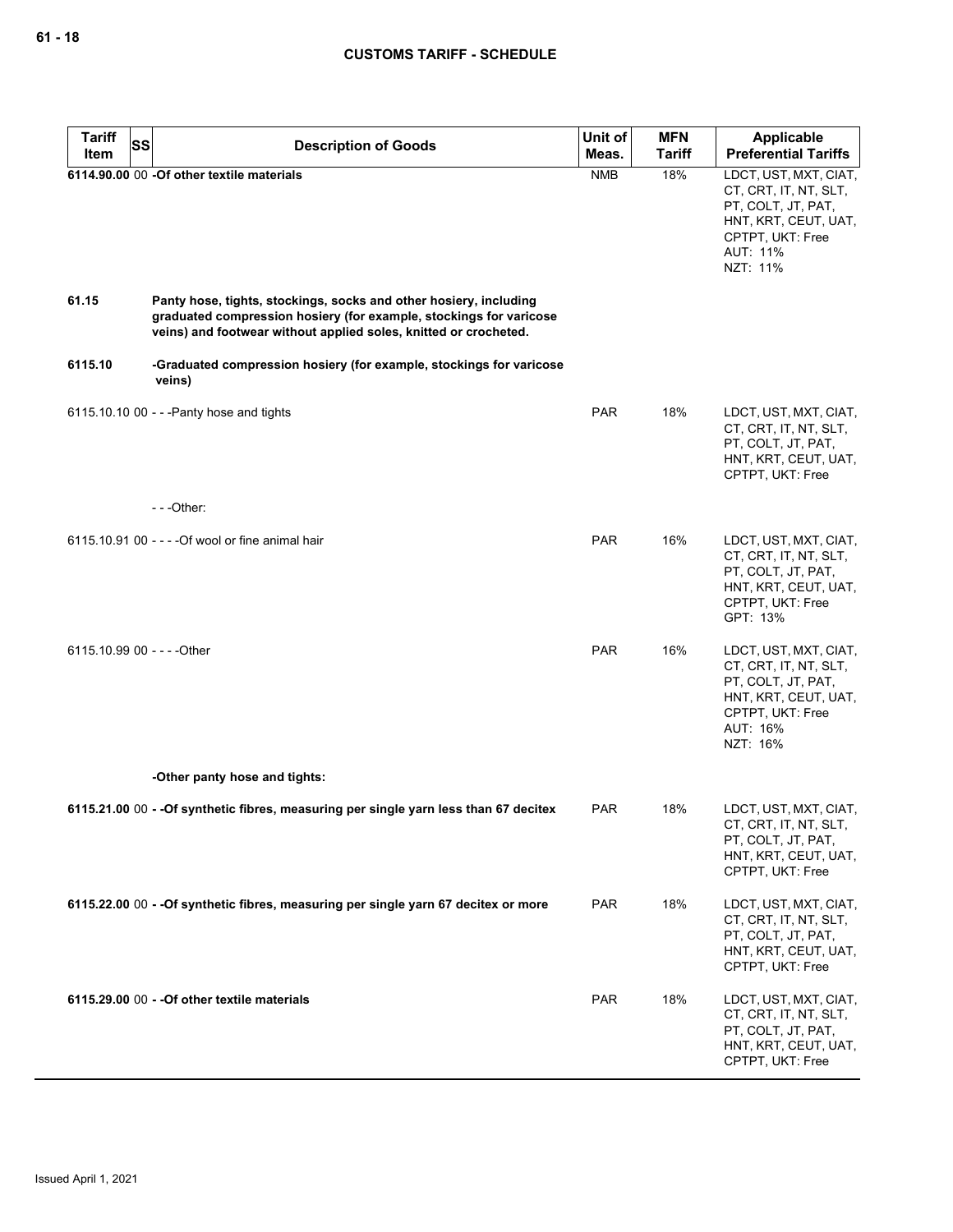## **CUSTOMS TARIFF - SCHEDULE**

| <b>Tariff</b><br>Item | SS | <b>Description of Goods</b>                                                                                        | Unit of<br>Meas.         | <b>MFN</b><br>Tariff | <b>Applicable</b><br><b>Preferential Tariffs</b>                                                                                         |
|-----------------------|----|--------------------------------------------------------------------------------------------------------------------|--------------------------|----------------------|------------------------------------------------------------------------------------------------------------------------------------------|
|                       |    | 6115.30.00 00 -Other women's full-length or knee-length hosiery, measuring per single<br>yarn less than 67 decitex | <b>PAR</b>               | 16%                  | LDCT, UST, MXT, CIAT,<br>CT, CRT, IT, NT, SLT,<br>PT, COLT, JT, PAT,<br>HNT, KRT, CEUT, UAT,<br>CPTPT, UKT: Free<br>AUT: 16%<br>NZT: 16% |
|                       |    | -Other:                                                                                                            |                          |                      |                                                                                                                                          |
|                       |    | 6115.94.00 00 - - Of wool or fine animal hair                                                                      | <b>PAR</b>               | 16%                  | LDCT, UST, MXT, CIAT,<br>CT, CRT, IT, NT, SLT,<br>PT, COLT, JT, PAT,<br>HNT, KRT, CEUT, UAT,<br>CPTPT, UKT: Free<br>GPT: 13%             |
| 6115.95.00            |    | - -Of cotton                                                                                                       |                          | 16%                  | LDCT, UST, MXT, CIAT,<br>CT, CRT, IT, NT, SLT,<br>PT, COLT, JT, PAT,<br>HNT, KRT, CEUT, UAT,<br>CPTPT, UKT: Free<br>AUT: 16%<br>NZT: 16% |
|                       |    |                                                                                                                    | <b>PAR</b><br><b>PAR</b> |                      |                                                                                                                                          |
| 6115.96.00            |    | - - Of synthetic fibres                                                                                            |                          | 16%                  | LDCT, UST, MXT, CIAT,<br>CT, CRT, IT, NT, SLT,<br>PT, COLT, JT, PAT,<br>HNT, KRT, CEUT, UAT,<br>CPTPT, UKT: Free<br>AUT: 16%<br>NZT: 16% |
|                       |    |                                                                                                                    | <b>PAR</b><br><b>PAR</b> |                      |                                                                                                                                          |
|                       |    | 6115.99.00 00 - - Of other textile materials                                                                       | <b>PAR</b>               | 16%                  | LDCT, UST, MXT, CIAT,<br>CT, CRT, IT, NT, SLT,<br>PT, COLT, JT, PAT,<br>HNT, KRT, CEUT, UAT,<br>CPTPT, UKT: Free<br>AUT: 16%<br>NZT: 16% |
| 61.16                 |    | Gloves, mittens and mitts, knitted or crocheted.                                                                   |                          |                      |                                                                                                                                          |
| 6116.10.00            |    | -Impregnated, coated or covered with plastics or rubber                                                            |                          | 18%                  | LDCT, UST, MXT, CIAT,<br>CT, CRT, IT, NT, SLT,<br>PT, COLT, JT, PAT,<br>HNT, KRT, CEUT, UAT,<br>CPTPT, UKT: Free<br>GPT: 16.5%           |
|                       |    |                                                                                                                    | <b>PAR</b>               |                      |                                                                                                                                          |
|                       |    |                                                                                                                    | <b>PAR</b>               |                      |                                                                                                                                          |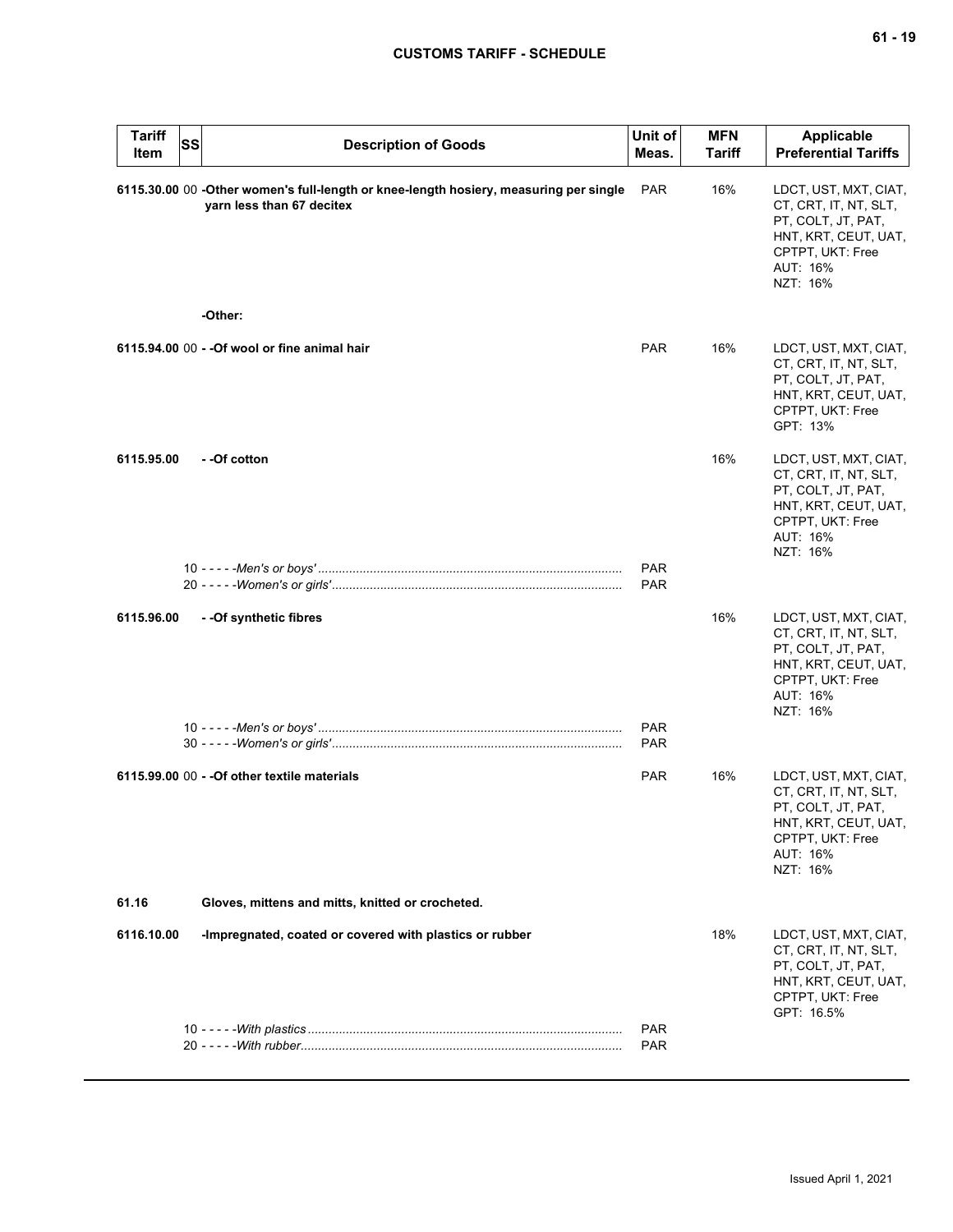| <b>Tariff</b><br>Item | <b>SS</b><br><b>Description of Goods</b>                                                                                        | Unit of<br>Meas.                       | <b>MFN</b><br><b>Tariff</b> | Applicable<br><b>Preferential Tariffs</b>                                                                                                |
|-----------------------|---------------------------------------------------------------------------------------------------------------------------------|----------------------------------------|-----------------------------|------------------------------------------------------------------------------------------------------------------------------------------|
|                       | -Other:                                                                                                                         |                                        |                             |                                                                                                                                          |
|                       | 6116.91.00 00 - - Of wool or fine animal hair                                                                                   | <b>PAR</b>                             | 18%                         | LDCT, UST, MXT, CIAT,<br>CT, CRT, IT, NT, SLT,<br>PT, COLT, JT, PAT,<br>HNT, KRT, CEUT, UAT,<br>CPTPT, UKT: Free<br>GPT: 16.5%           |
|                       | 6116.92.00 00 - - Of cotton                                                                                                     | <b>PAR</b>                             | 18%                         | LDCT, UST, MXT, CIAT,<br>CT, CRT, IT, NT, SLT,<br>PT, COLT, JT, PAT,<br>HNT, KRT, CEUT, UAT,<br>CPTPT, UKT: Free<br>GPT: 16.5%           |
| 6116.93.00            | - - Of synthetic fibres                                                                                                         |                                        | 18%                         | LDCT, UST, MXT, CIAT,<br>CT, CRT, IT, NT, SLT,<br>PT, COLT, JT, PAT,<br>HNT, KRT, CEUT, UAT,<br>CPTPT, UKT: Free<br>GPT: 16.5%           |
|                       |                                                                                                                                 | <b>PAR</b><br><b>PAR</b><br><b>PAR</b> |                             |                                                                                                                                          |
|                       | 6116.99.00 00 - - Of other textile materials                                                                                    | <b>PAR</b>                             | 18%                         | LDCT, UST, MXT, CIAT,<br>CT, CRT, IT, NT, SLT,<br>PT, COLT, JT, PAT,<br>HNT, KRT, CEUT, UAT,<br>CPTPT, UKT: Free<br>GPT: 16.5%           |
| 61.17                 | Other made up clothing accessories, knitted or crocheted; knitted or<br>crocheted parts of garments or of clothing accessories. |                                        |                             |                                                                                                                                          |
| 6117.10               | -Shawls, scarves, mufflers, mantillas, veils and the like                                                                       |                                        |                             |                                                                                                                                          |
|                       | 6117.10.10 00 - - - Prayer shawls                                                                                               | <b>NMB</b>                             | Free                        | LDCT, GPT, UST, MXT,<br>CIAT, CT, CRT, IT, NT,<br>SLT, PT, COLT, JT,<br>PAT, HNT, KRT, CEUT,<br>UAT, CPTPT,<br>UKT: Free                 |
|                       | 6117.10.90 00 - - - Other                                                                                                       | <b>NMB</b>                             | 18%                         | LDCT, UST, MXT, CIAT,<br>CT, CRT, IT, NT, SLT,<br>PT, COLT, JT, PAT,<br>HNT, KRT, CEUT, UAT,<br>CPTPT, UKT: Free<br>AUT: 11%<br>NZT: 11% |

**6117.80 -Other accessories**